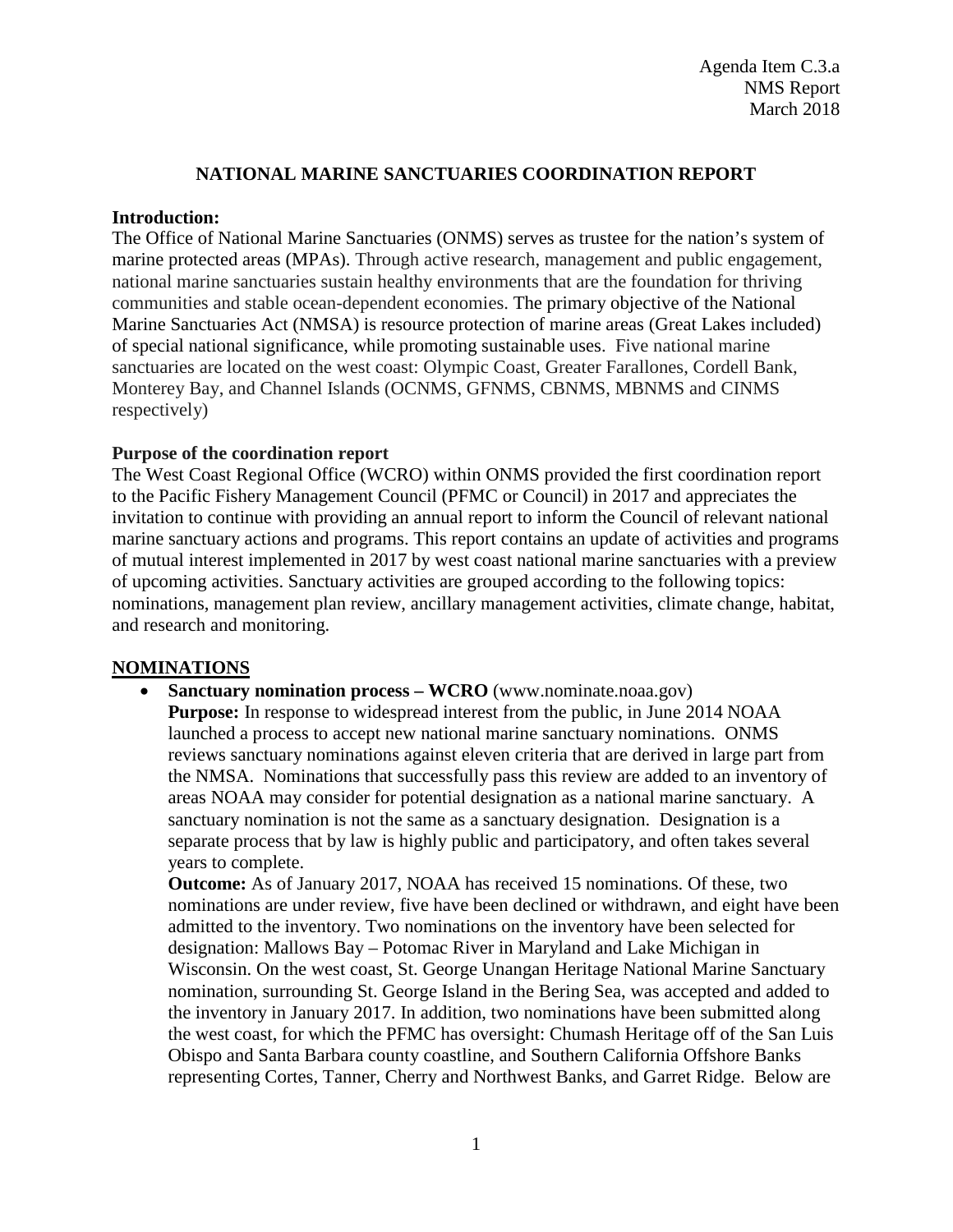a few more details of the two nominations on the west coast in the area overlapping with the PFMC:

## o **Chumash Heritage National Marine Sanctuary Nomination**

The nomination was added to the inventory of nominations on October 5, 2015, with community support from the public, elected officials, businesses, scientists, and environmental groups. The purpose of the nomination is to protect, study and interpret the region's abundant natural resources and maritime heritage, including the Chumash cultural heritage. The region contains an internationally significant ecological transition zone, supporting high biological diversity and densities of numerous important species. The nomination states that the proposed sanctuary should not have an impact on treaty fishing rights, nor impose future regulations upon commercial or recreational fishing. There is not an active evaluation within ONMS at this time to consider moving this site forward for designation.

o **Southern California Offshore Banks National Marine Sanctuary Nomination** The nomination was submitted January 9, 2017 by the Southern California Marine Institute and Vantuna Research Group. The proposal was submitted with letters of support from local university scientists, aquaria, and sport fishing. The nomination's purpose is to protect and manage critical offshore resources, including endangered and protected species such as white abalone (*Haliotis sorenseni*) and promote collaborative research. The proposal does not recommend curtailment of fisheries (commercial or recreational) or military activities, but emphasizes the need to coordinate these offshore activities with national security concerns while prohibiting oil and gas extraction and other industrial uses. The proposal is currently under review. No final action has been taken on the nomination while ONMS headquarters conducts discussions with the US Navy to understand their concerns with the nomination.

# **MANAGEMENT PLAN REVIEW**

The NMSA requires NOAA to "evaluate the substantive progress toward implementing the management plan and goals for the sanctuary" and "revise the management plan and regulations as necessary to fulfill the purposes and policies of this chapter" at intervals not exceeding five years (NMSA 304(e)). The sanctuary management plan review process has evolved over the years to include thorough public engagement opportunities, not just in reviewing a draft management plan but also in the very drafting of the strategies and activities that are the foundation of the plan. In addition, over the last decade ONMS has strived to complete a sanctuary condition report, which describes the conditions of the sanctuary ecosystem in advance of the management plan review. The condition report sets the stage for evaluating previous management efforts as well as the relevance of existing goals and objectives of the sanctuary. This new paradigm of pairing the condition report with the onset of sanctuary management plan review helps create a clear link between resource protection needs and management priorities. Here follow condition report development and management plan processes for the west coast national marine sanctuaries.

• **Management Plan Review – MBNMS** (http://montereybay.noaa.gov/intro/mp/2015review/welcome.html)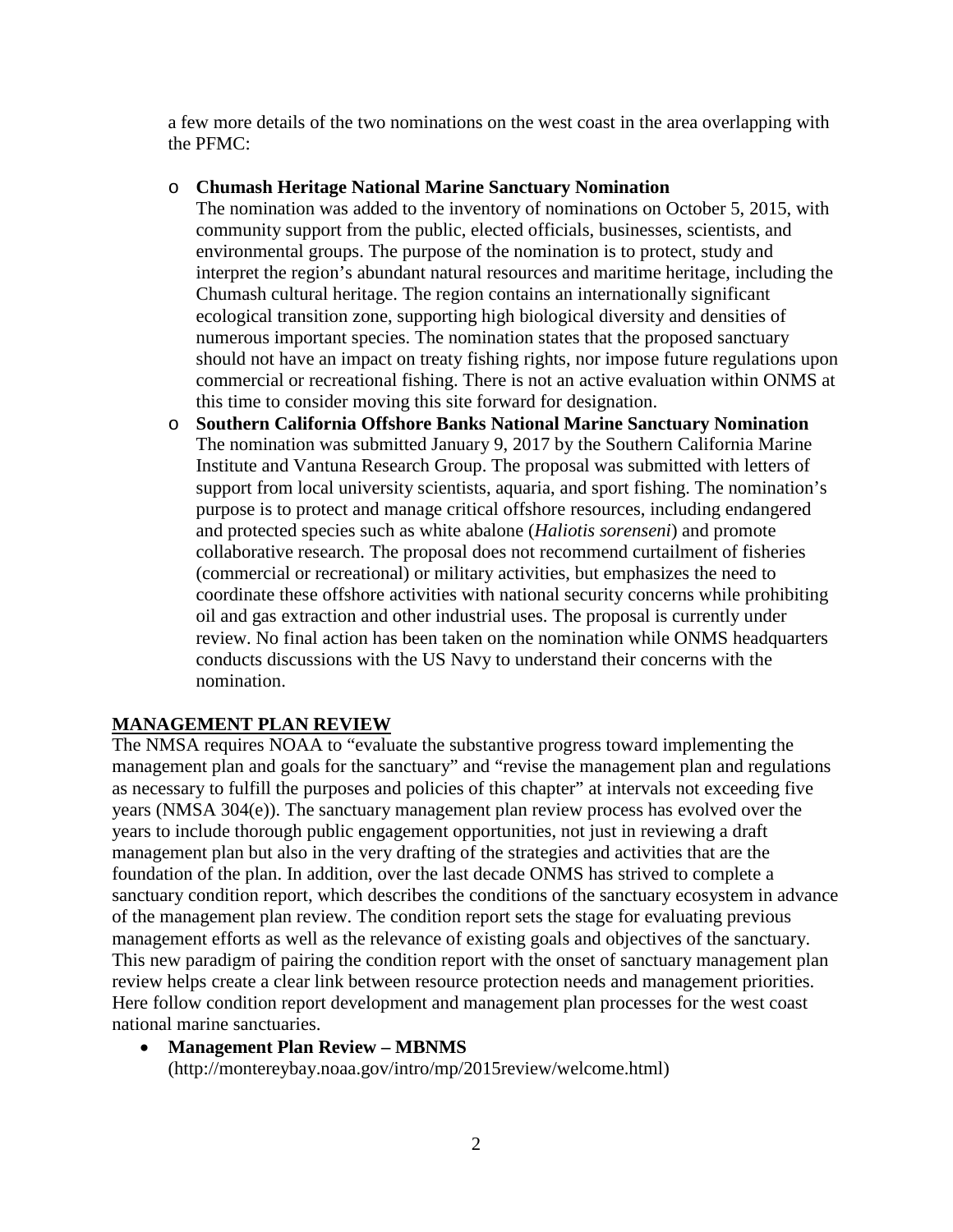**Purpose**: MBNMS completed its condition report and kicked off management plan review in 2015. Since then MBNMS has been revising and updating the 2008 management plan, with in 2017 a focus on drafting new action plans related to priority issues and updating still relevant 2008 action plans. New action plans include: Climate Change, Coastal Erosion and Sediment Management, Davidson Seamount, Elkhorn Slough, Marine Debris and Introduced Species. Programmatic plans for Education and Outreach, Research and Monitoring and Resource Protection, Maritime Heritage and Marine Spatial Planning have also been added. The MBNMS Advisory Council has been considering and discussing issues and providing input to staff on revisions and updates to the action plans. Environmental documents are in development and minimal regulatory changes are under consideration; primarily changes to definitions are being considered. **Outcome:** Draft and final management plan, draft and final environmental analyses, and proposed and final regulations.

**Timeline:** MBNMS aims to issue a draft management plan, environmental analysis and proposed regulations for public comment by late 2018. A final draft of these documents is expected by the end of 2019. MBNMS will consult with NMFS as required and approach the Council as appropriate.

**Partners:** The MBNMS Advisory Council and other experts from local, state and federal partner agencies, such as the California Department of Fish and Wildlife (CDFW) and the National Marine Fisheries Service (NMFS).

#### • **Condition Report Update – CINMS**

**(**[http://sanctuaries.noaa.gov/science/condition/\)](http://sanctuaries.noaa.gov/science/condition/)

**Purpose:** The 2018 CINMS condition report is under final review as mandated by NOAA's Office of Management and Budget. A sanctuary condition report provides a summary of resource conditions, specifically water quality, habitat, living resources and maritime archaeological resources in the sanctuary; describes pressures on those resources and the current condition and trends of sanctuary resources; and summarizes management responses to pressures that threaten the integrity of the sanctuary's marine environment. Timing of the condition report's development allows it to serve as a precursor to inform a subsequent CINMS management plan review process. **Outcome:** Since release of the first CINMS condition report in 2009, the format and some of the questions have changed. The introduction of indicators, following NOAA's California Current Integrated Ecosystem Assessment (IEA) framework, greatly improved the ability to establish quantitative status and trends, and the use of confidence scores improves the certainty of the status and trend ratings. CINMS will be the first national marine sanctuary to write a report using the new national guidelines, which includes a section on ecosystem services to be published separately. The bulk of the work in 2017 focused on writing up the results from workshops held, incorporating datasets and analyses, and addressing reviewer comments. The revised CINMS condition report will be made available online.

**Timeline:** Full report completion and distribution is estimated to occur by spring of 2018. **Partners:** The CINMS Advisory Council's Research Activities Panel (RAP) was instrumental in vetting the report's assessment approach, identifying indicators to track over time, and participating in workshops to establish status and trends ratings. The RAP consists of local researchers within the University of California and California State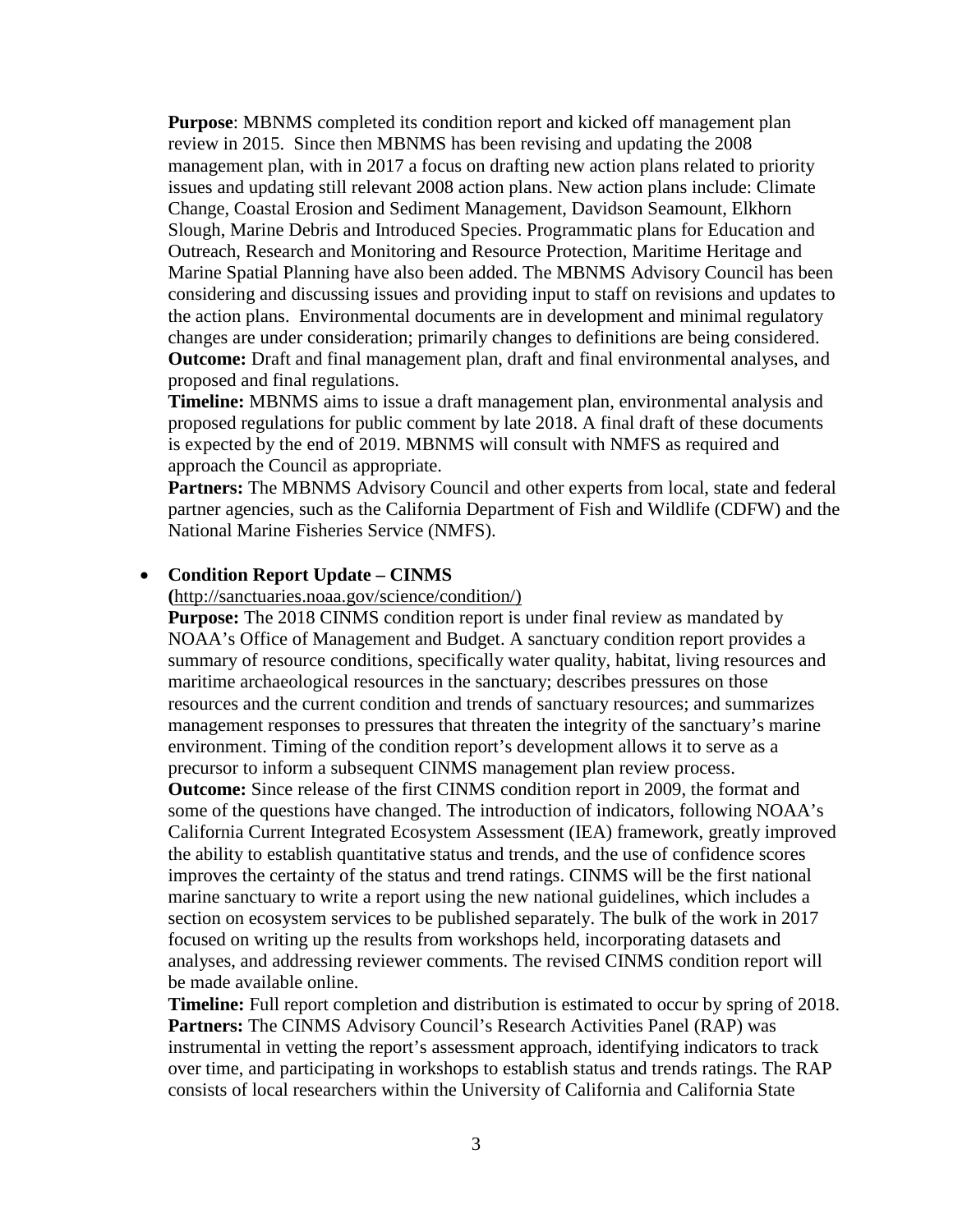University systems, state agencies such as CDFW, federal agencies such as NMFS, the Bureau of Ocean Energy Management (BOEM) and the National Park Service (NPS), as well as local NGOs such as the Santa Barbara ChannelKeeper. Processed data and analyses were contributed by the Partnership for Interdisciplinary Studies of Coastal Oceans (PISCO), Channel Islands NPS, Southern California Coastal Watershed Research Project, Santa Barbara Channel Long-term Ecological Research, Santa Barbara Channel Marine Biodiversity Observing Network, UC Santa Barbara Plumes and Blooms Project, CalCOFI, Multi-Agency Rocky Intertidal Network (MARINe), and Marine Applied Research and Exploration (MARE).

### • **Management Plan Review – CINMS**

**Purpose**: In 2018 CINMS will begin a process to update the site's 2009 management plan. Much of the current plan is still relevant, so the update process is expected to be much more streamlined than the process used to develop the 2009 plan, which had replaced the original CINMS management plan from 1982.

**Outcome**: A draft and final management plan, draft and final environmental analyses, and potentially proposed and final regulatory adjustments.

**Timeline:** An internal assessment of progress made implementing the 2009 CINMS management plan was conducted in Fall 2017 and completed in January 2018. Following release of the condition report, a public scoping period is expected to take place later in 2018, to be followed by public process steps such as input from the CINMS Advisory Council, possible formation of issue-specific working groups, interagency compliance steps, drafting of action plans, public release and agency reviews of a draft management plan and appropriate National Environmental Policy Act (NEPA) documentation, and incorporation of comments received. CINMS will consult with NMFS as required and approach the Council as appropriate.

**Partners:** The CINMS Advisory Council and other experts from local, state and federal partner agencies.

#### **Condition Report Preparation – OCNMS**

**Purpose**: OCNMS staff have begun planning for the OCNMS condition report, which is scheduled to kick off in FY19. Initial steps include having ONMS headquarters experts provide an overview for the tribes and other key participants, laying out the timeline and overall process. This will be followed by a discussion of how to build on recent innovations from CINMS and MBNMS in condition report development and address the new section on ecosystem services. This project also aims to increase the convergence of science-based reporting efforts in the region, integrating existing data streams and indicator information. For example, OCNMS comprises 42% of the area addressed by the Washington State's Marine Spatial Plan (MSP), offering an opportunity for OCNMS to build on and integrate with the state's MSP data and process. In addition, NOAA's California Current IEA will also be leveraged in support of developing the OCNMS condition report.

**Outcome:** This project is in the early stages of planning and will kick off next fiscal year; in FY18 the focus is on engaging key partners early in the process, clearly describing and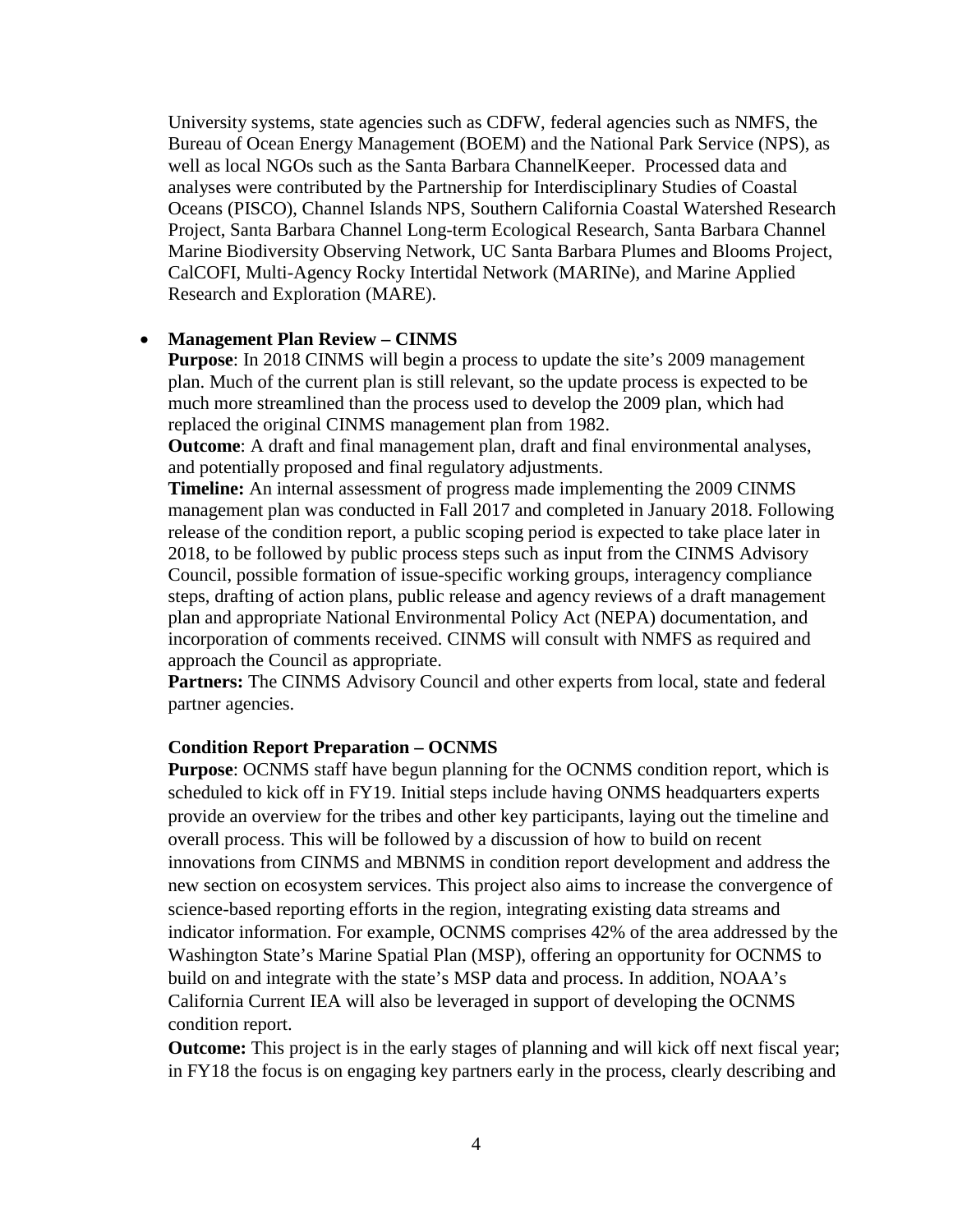socializing the condition reporting process, and identifying critical data streams and indicator information that may be available to support the process.

**Timeline:** In FY18, most of the focus will be on preparation and socialization of the process. In FY19, the OCNMS condition report process will commence and drafting will continue through at least 2020, prior to agency review and clearance, and publication. **Partners:** NMFS, Northwest Fisheries Science Center (NWFSC), NOAA's Pacific Marine Environmental Laboratory (PMEL), NOAA's Ocean Acidification Program, tribes, state, NGOs, and academia.

## **ANCILLARY MANAGEMENT ACTIVITIES**

● **Reducing Ship Strikes on Endangered Whales – CINMS, GFNMS and CBNMS Purposes:** CINMS and the central coast national marine sanctuaries (GFNMS and CBNMS) reduce the risk of ship strikes on endangered blue, humpback and fin whales by implementing voluntary vessel speed reduction (VSR) programs. One program requests all vessels 300 gross tons or larger reduce speeds to 10 knots. In addition to reducing the risk of lethal ship strike to whales, slowing ships to 10 knots or less improves air quality. GFNMS and CBNMS request a voluntary VSR for the traffic separation scheme at the entrance to San Francisco Bay from May 1 – November 15. CINMS and NMFS request a voluntary VSR at the Santa Barbara Channel (SBC; part of the traffic separation scheme for the approach to Los Angeles/Long Beach harbors) from June until the large whales leave the area, typically in the fall. Whale sightings are collected via aerial surveys, by the whale watch industry and volunteers, and by whale researchers tracking high concentrations of whales within the SBC. National marine sanctuaries conduct extensive outreach for the voluntary VSR programs via USCG Local Notices to Mariners broadcasts and publications, NOAA marine band weather radio, automatic identification system (AIS) messaging and direct communications with ship captains. CBNMS and GFNMS also send letters to select shipping companies indicating the level of cooperation by their ships, which is monitored via AIS. Furthermore, CINMS engaged in a unique partnership with the Santa Barbara and Ventura Counties Air Pollution Control Districts to implement an innovative *incentive-based* VSR program starting in 2014. This program provides cash incentives to shipping companies to slow down to 12 knots or less when passing through the SBC. The incentive-based VSR expanded in 2017 to include ship traffic at the entrance to San Francisco Bay.

**Outcome:** Cooperation by ships with the voluntary VSR (10 knots) at San Francisco Bay has been steadily improving from 20% in 2015, 27% in 2016, and 36% in 2017, while cooperation for the voluntary VSR (10 knots) at the SBC for the past 10 years has been less than 10%. For the incentive-based VSR, 125+ ship transits were slowed to 12 knots or less in the SBC and San Francisco Bay Area regions in 2017, reducing nitrogen oxides, greenhouse gases, and other pollutants, and reducing the threat of lethal ship strikes to whales. A short film was produced with Earth Media Lab, LLC, ["Protecting](https://www.youtube.com/watch?v=ryrM-PpA2wg)  [Blue Whales and Blue Skies"](https://www.youtube.com/watch?v=ryrM-PpA2wg) to communicate to the shipping industry and potential funders the benefits of slower vessel speeds to air quality, whale conservation, and ocean noise, while promoting sustainable ocean commerce.

**Timeline:** Ongoing. National marine sanctuaries off of California plan to continue to refine scientific support, outreach, and partnerships for the voluntary and incentive-based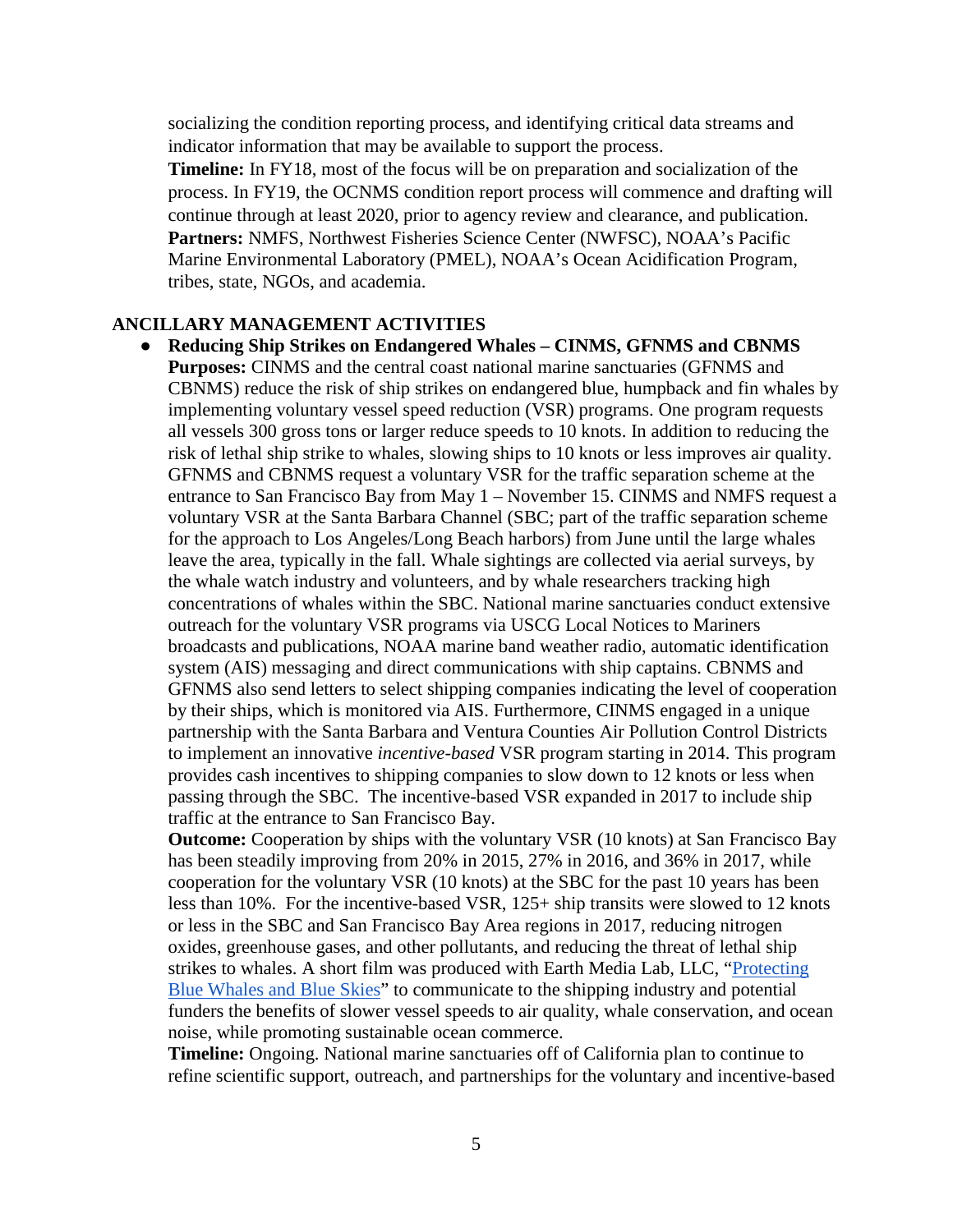VSR to reduce whale ship strikes. The film "Protecting Blue Whales and Blue Skies was completed in March 2017.

**Partners:** USCG, NMFS, Marine Exchange of Southern California, Pacific Merchant Shipping Association, Cascadia Research/John Calambokidis, [Santa Barbara Air](https://www.ourair.org/air-pollution-marine-shipping/)  [Pollution Control District,](https://www.ourair.org/air-pollution-marine-shipping/) Ventura County Air Pollution Control District, Bay Area Air Quality Management District, National Marine Sanctuary Foundation, Starcrest LLC, and Benioff Ocean Initiative partners, including UC Santa Barbara, Woods Hole, Scripps Institute of Oceanography, UC Santa Cruz, and others.



Voluntary Vessel Speed Reduction Zone at entrance to San Francisco Bay in 2015.

## • **Reducing Loss of Lobster Traps / Marine Debris – CINMS**

**Purpose:** The project focuses on preventing loss of lobster gear and the removal of any lost gear. CINMS communicates via video, print, and web outreach the extent and effects of lost lobster gear; best fishery management practices to prevent the loss of lobster gear; and proposed approaches for preventing a lobster trap loss. The intended audiences are novice lobster fishermen, and secondarily fishery and ocean managers, and the general public. For removal of lost gear, CINMS collaborates with local lobster fishermen to conduct island cleanups and remove lost lobster traps within CINMS.

**Outcomes:** Using funding from NOAA's Marine Debris Program and through a partnership among CINMS, local commercial lobster fishermen, and others over two tons of debris have been removed, including more than 60 lobster traps, numerous buoys, and hundreds of feet of fishing rope and line, from the shores of CINMS and the Channel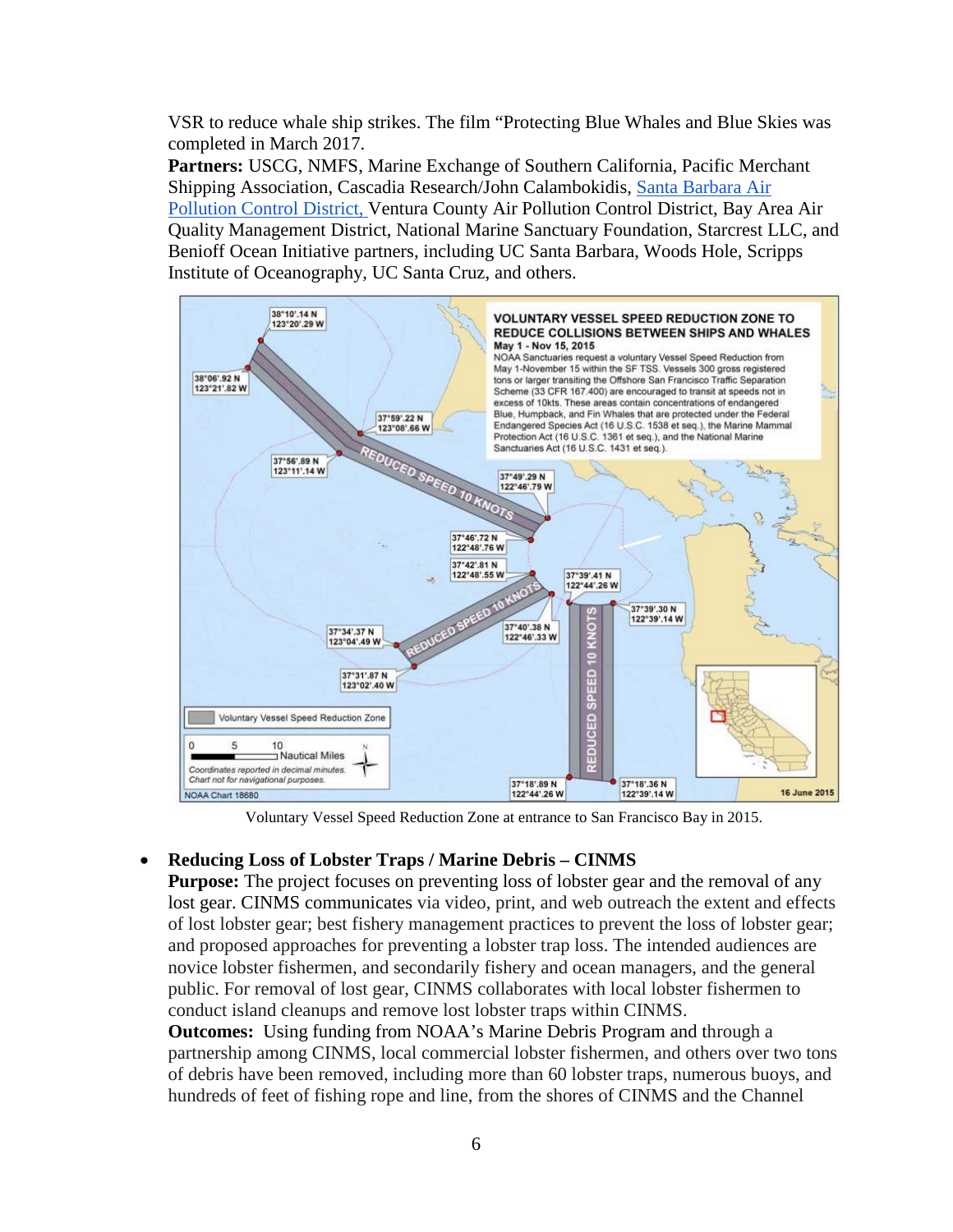Islands NPS in 2017. Removal of this gear has reduced the future by-catch of lobsters and other marine species, wildlife entanglements, and habitat damage. In addition CINMS produced, with Earth Media Lab, LLC, the short film, ["Leave No Traps Behind,](https://vimeo.com/216612437)" featuring veteran lobster fishermen's best practices for preventing lobster trap loss. Overall, working with the lobster fishermen to make the film and conduct island cleanups has strengthened the relationship between the sanctuary and lobster fishing community. Momentum and interest has been generated to promote lobster fishermen's use of these best practices, and support future island shoreline cleanup events.

**Timeline**: Island Cleanup Events held in 2017: April 7, April 10, August 11 (Get into Your Sanctuary Day), and September 16 (International Coastal Cleanup Day). Ongoing: Outreach for the film and cleanups has thus far included web features and partner press releases, social media posts, and presentations to the CINMS Advisory Council. Partners: Local lobster fishermen: Sam Shrout, Jim Colomy, Chris Voss, Stanley Davis and Roger Healy; Sherry Lippiat, NOAA Marine Debris Program, National Marine Sanctuary Foundation; Channel Islands NPS, Santa Rosa Island Research Station and California State University Monterey Bay, Dr. Julia Coates, CDFW, Santa Barbara Adventure Co. Island Packers, and CINMS Advisory Council and volunteers.



Opening graphic to the film "Leave no Traps Behind" by Earth Media Lab, LLC.

## • **Whale disentanglement – MBNMS and WCRO**

**Purpose:** National marine sanctuaries on the west coast are deeply concerned with the increase in reported entanglements of whales in fishing gear in recent years and have been actively involved with preventing entanglements and disentanglement response. For preventing entanglements national marine sanctuaries have been coordinating with the state and federal fishery managers and fishermen. CDFW in partnership with NMFS and the California Ocean Protection Council (OPC) convened the California Dungeness Crab Fishing Gear Working Group (Working Group) in the fall of 2015 to address this complex issue ([\(http://www.opc.ca.gov/whale-entanglement-working-group/\)](http://www.opc.ca.gov/whale-entanglement-working-group/). The Working Group has identified collecting data on whale behavior and fishing gear dynamics as a high priority to assess circumstances of elevated entanglement risk and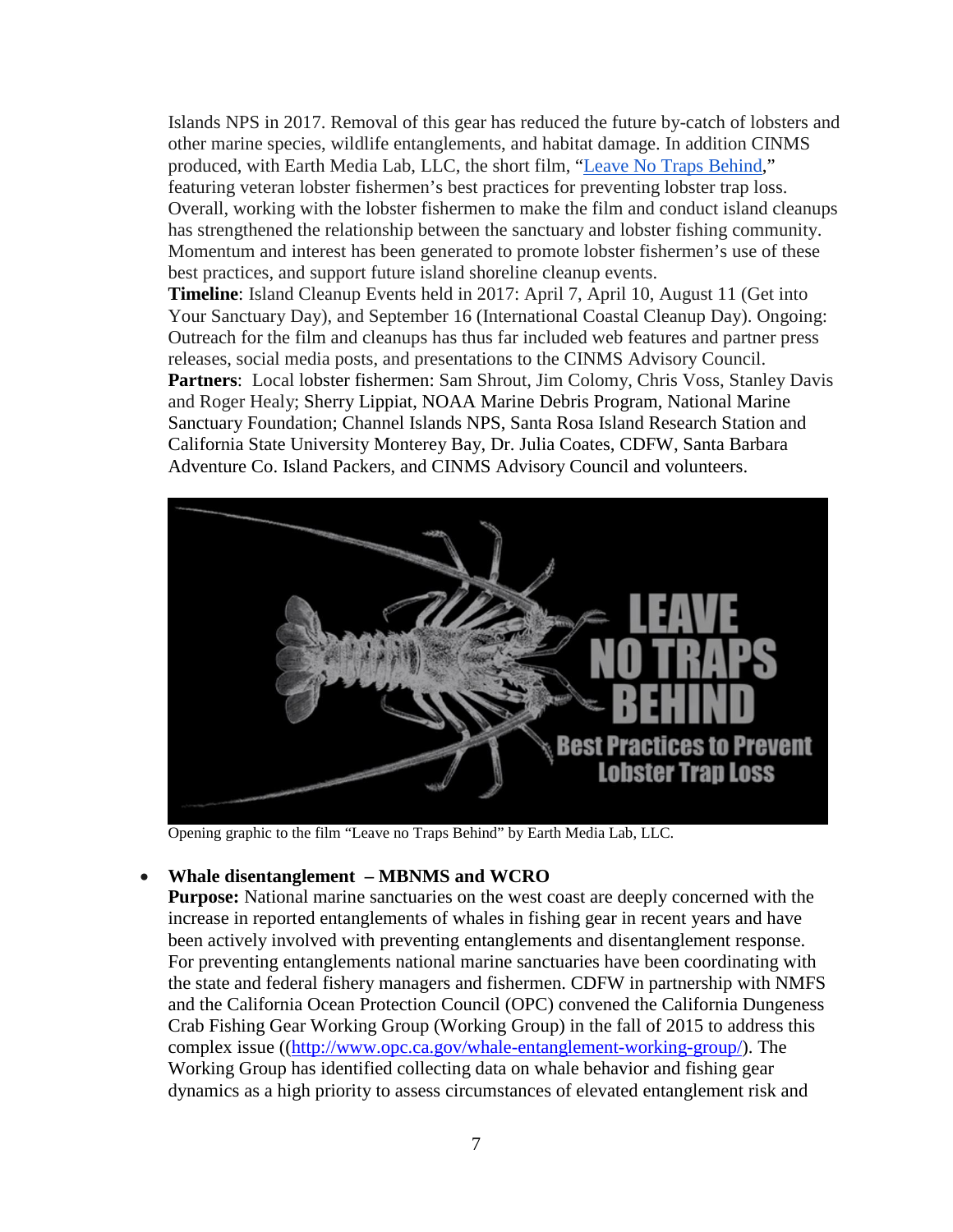design appropriately tailored fishery management responses to reduce risk of entanglements. Acting in an advisory capacity, MBNMS staff is assisting the Working Group by providing whale observation and density data collected from vessel surveys (e.g. ACCESS, see the section on research and monitoring). Additionally, national marine sanctuaries off of California have conducted outreach to local whale watch operators to encourage the use of mobile applications for the collection of real-time whale observations (density and location), which the Working Group may incorporate into risk assessments to evaluate pre-season pilot efforts and in-season mitigation strategies. For disentanglement of whales, sanctuary staff and vessels actively participate in response actions by coordinating with NMFS and the disentanglement networks. **Outcome**: Data to inform risk assessments of whale entanglement, informed recommendations to avoid/minimize whale entanglements, and rescued whales. **Timeline:** Ongoing; MBNMS is offering in-kind support to the Working Group efforts. The Working Group is funded through January 2019 by a grant from OPC, and additional funding from The Nature Conservancy. Funds are also being considered in the Governor of California's 2018-19 state budget for CDFW to support this effort long-term. **Partners:** The Working Group is a collaboration of commercial and recreational fishermen, Environmental NGOs, disentanglement experts, researchers, gear manufacturers, and state and federal agencies. ONMS also partners with the Marine Mammal Disentanglement Network.

#### • **Reducing Damage from Vessel Groundings - OCNMS**

## [\(https://nmsolympiccoast.blob.core.windows.net/olympiccoast](https://nmsolympiccoast.blob.core.windows.net/olympiccoast-prod/media/docs/20170922-viwg_recomltr_and_rpt.pdf)[prod/media/docs/20170922-viwg\\_recomltr\\_and\\_rpt.pdf\)](https://nmsolympiccoast.blob.core.windows.net/olympiccoast-prod/media/docs/20170922-viwg_recomltr_and_rpt.pdf)

**Purpose:** Since designation of OCNMS in 1994, there has been an ongoing effort to track incidents that result in vessels being lost in or near the sanctuary. This includes vessels that have sunk, grounded or capsized, regardless of whether the vessel was salvaged or remnants of the wreck remain in the marine environment. When a vessel is lost, there is often an associated oil spill, which is a violation of the law both within and outside of the sanctuary. Outside the sanctuary, once the pollution risk has been mitigated, USCG regulations do not require the removal or salvage of the vessel. In OCNMS, the abandoning of any material on the submerged lands of the sanctuary, including vessels that have sunk or grounded, is prohibited under sanctuary regulations. The sanctuary drafted a [report](https://sanctuaries.noaa.gov/science/conservation/olympic-coast-vessel-incident-1994-to-2016.html) documenting and analyzing 46 vessel incidents (23 of which were commercial fishing vessels) that occurred from 1994 through 2016. Data collected on those incidents was summarized and presented to the OCNMS Advisory Council on March 17, 2017. The Advisory Council discussed and supported the creation of a working group to review the findings of the report and to provide recommendations on actions to prevent or respond to vessel groundings to the sanctuary superintendent. **Outcome:** A Vessel Incident Working Group (VIWG) reviewed the circumstances leading to vessels being lost in the sanctuary, considered options to mitigate against future incidents, and provide nine recommendations to the sanctuary superintendent. The recommendations ranged from education of the boating community on safe boating practices to engagement with the insurance industry on liability and responsibility for wreck removal.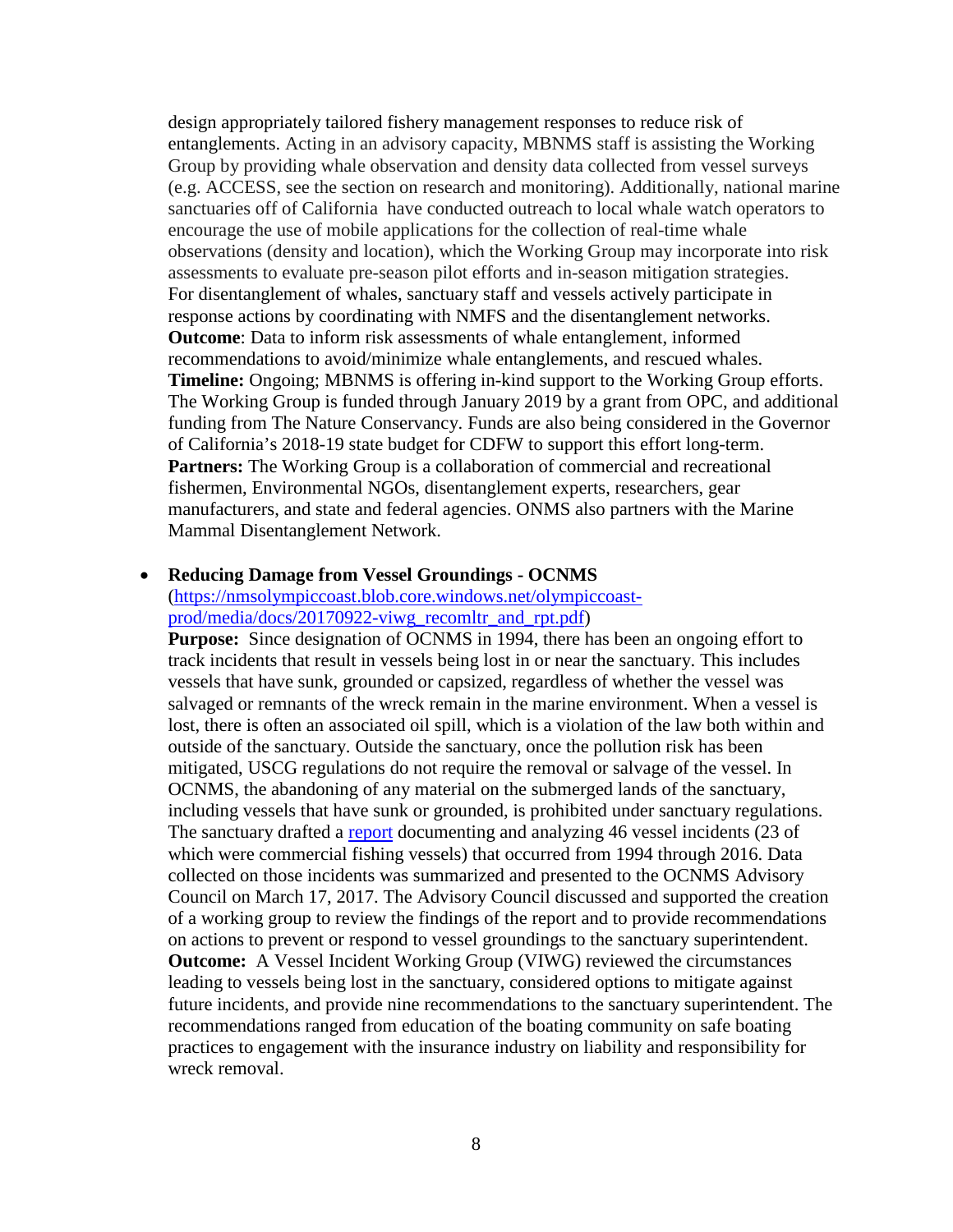**Timeline**: The nine recommendations were adopted by consensus resolution and forwarded to the sanctuary superintendent September 22, 2017. OCNMS is currently reviewing recommendations to determine which can be implemented in 2018. **Partners: OCNMS** Advisory Council VIWG members included representatives from commercial fishing, marine transportation, insurance and salvage industries, private citizens, Washington Sea Grant, USCG, and Washington State Departments of Ecology and Fish and Wildlife.

## **CLIMATE CHANGE**

## • **Climate-Smart Conservation Program – GFNMS**

(http://farallones.noaa.gov/manage/climate/)

**Purpose:** The GFNMS "Climate-Smart Conservation" program is an initiative that integrates climate change science, monitoring, adaptation, mitigation, and communication into sanctuary management. Thereby promoting nature-based solutions to:

- Reduce greenhouse gas emissions and enhance carbon sinks
- Reduce climate change impacts on wildlife and people and enhance resilience
- Sustain vibrant, diverse ecosystems

**Outcomes/Partners:** GFNMS developed the following climate related products in 2017:

- o *Rapid Vulnerability Assessment Tool* (RVA; 2017). The RVA tool was piloted at two climate vulnerability assessment workshops for MPA managers in the Pacific Northwest and southern California to better understand climate impacts to resources and increase their capacity to respond with minimal financial burden.
- o *Rapid Vulnerability Assessment Workshops* (2017). GFNMS conducted RVA workshops at five sanctuaries across the program including: Stellwagon Bank and Gray's Reef national marine sanctuaries, CINMS, MBNMS, and the National Marine Sanctuary of American Somoa. The workshops helped sites determine the most vulnerable species, habitats, and ecosystem services to climate change.
- o *Climate Adaptation Tool Kit* (2018). GFNMS is working with the Commission on Environmental Cooperation to create an adaptation tool kit with strategies that marine protected areas may take to address the impacts of climate change. The tool kit is scheduled to be completed by 2019.
- o *Sonoma-Marin Coastal Regional Sediment Management Report* from the GFNMS Advisory Council (2018). The GFNMS *Climate Action Plan* science need strategy SN-2 "Determine the source of sediment for vulnerable beaches in order to improve sediment supply processes" was the first strategy acted upon by the Advisory Council. Over the course of 2017 the Advisory Council convened a coastal sediment management working group for Sonoma-Marin Counties. The resulting *Sonoma-Marin Coastal Regional Sediment Management Report* contains 17 regional recommendations as well as site specific recommendations. The report will be forwarded to the California Natural Resources Agency and the State Coastal Sediment Management Workgroup.
- o *Kelp Restoration Project.* At the January 2018 GFNMS Advisory Council meeting a Kelp Restoration Project Working Group was established. The Advisory Council has requested the working group partner with CDFW to bring experts together to develop a restoration plan for bull kelp in Sonoma and Mendocino Counties. The working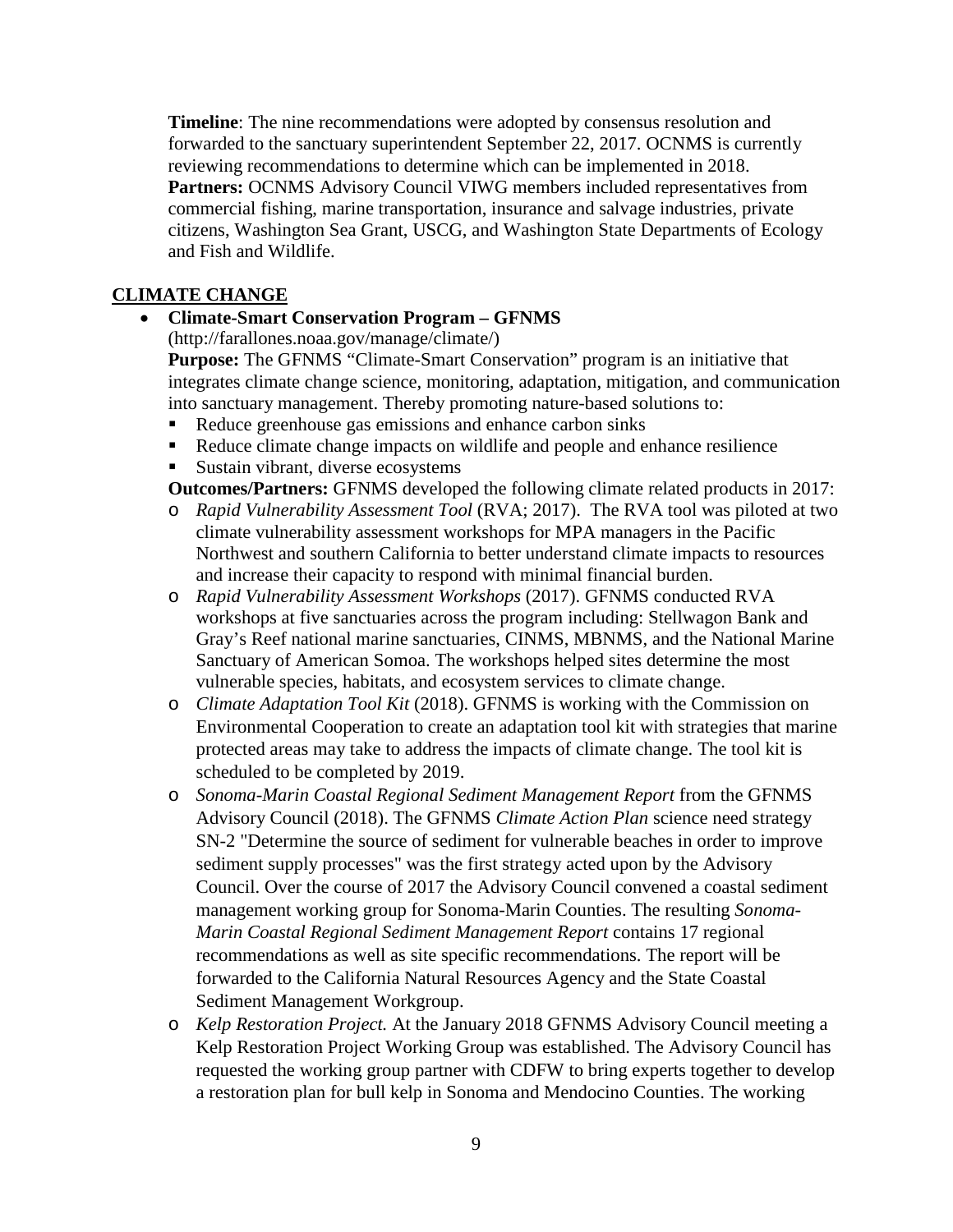group plans to submit their recommendations for restoration to the Advisory Council by January 2019.

# • **Proposed Desalination Plants in Monterey Bay – MBNMS**

(http://montereybay.noaa.gov/resourcepro/resmanissues/desal-projects.html) **Purpose:** Because of federally- and state-ordered cutbacks from the Carmel River, CA, and drought conditions, several desalination projects are being proposed on the coastline adjacent to MBNMS. Staff of MBNMS are serving as the lead for the NEPA review of three proposed desalination projects and developing reasonable and appropriate permit decisions as necessary. It is unlikely all three plants will be permitted and built, given that together they far exceed the water cutback required as a result of the dam removal on the Carmel River. The MBNMS management plan of 2008 produced guidelines in coordination with NMFS and the California Coastal Commission to ensure that future desalination plants adjacent to the sanctuary are properly sited, designed, and operated to avoid damaging impacts to the marine environment, including fish and their habitat. MBNMS staff are using these guidelines to evaluate and advise the following projects:

o The Monterey Peninsula Water Supply Project (MPWSP)/California American Water Company proposes to develop water supplies for Monterey District up to 9.6 million gallons per day (MGD) using slant wells in Marina, CA. The MPWSP will significantly reduce draw down in the Carmel river basin, thereby protecting habitat for steelhead. The California Public Utilities Commission (CPUC) and MBNMS are lead agencies for the state and federal environmental reviews. The preferred alternative is a smaller desalination plant using a subsurface seawater intake system (the slant wells) combined with the Pure Water Monterey project, a groundwater replenishment project.

**Timeline:** A final EIR/EIS is scheduled to be released in Spring 2018.

- o The Monterey Bay Regional Water Project (MBRWP)/Deepwater Desal proposes a 25 MGD desalination plant using a new open water intake with new screens, and a new outfall at Moss Landing, CA. The California State Lands Commission (CSLC) and MBNMS are lead agencies for review of the project. **Timeline:** The state and federal draft environmental review process is on hold until March, pending further project design and descriptions from the applicant.
- o The People's Moss Landing Desalination project proposes a 12 MGD desalination plant using a new screened open water intake and the extension of an existing outfall. The Moss Landing Harbor District (MLHD) and MBNMS are lead agencies. **Timeline**: The applicant has provided a new project description which is under environmental review.

**Outcome:** Joint state and federal environmental reviews and documents, and permit letters for up to three proposed desalination projects: MPWSP, MBRWP, and People's Moss Landing

**Partners:** CPUC, CSLC, MLHD, California Coastal Commission, California Regional Water Quality Control Board, and California State Water Board.

• **Olympic Coast as an Ocean Acidification Sentinel Site - OCNMS Purpose**: Changing water chemistry and ocean acidification (OA), has profound implications for Washington's marine resources, threatening coastal economies,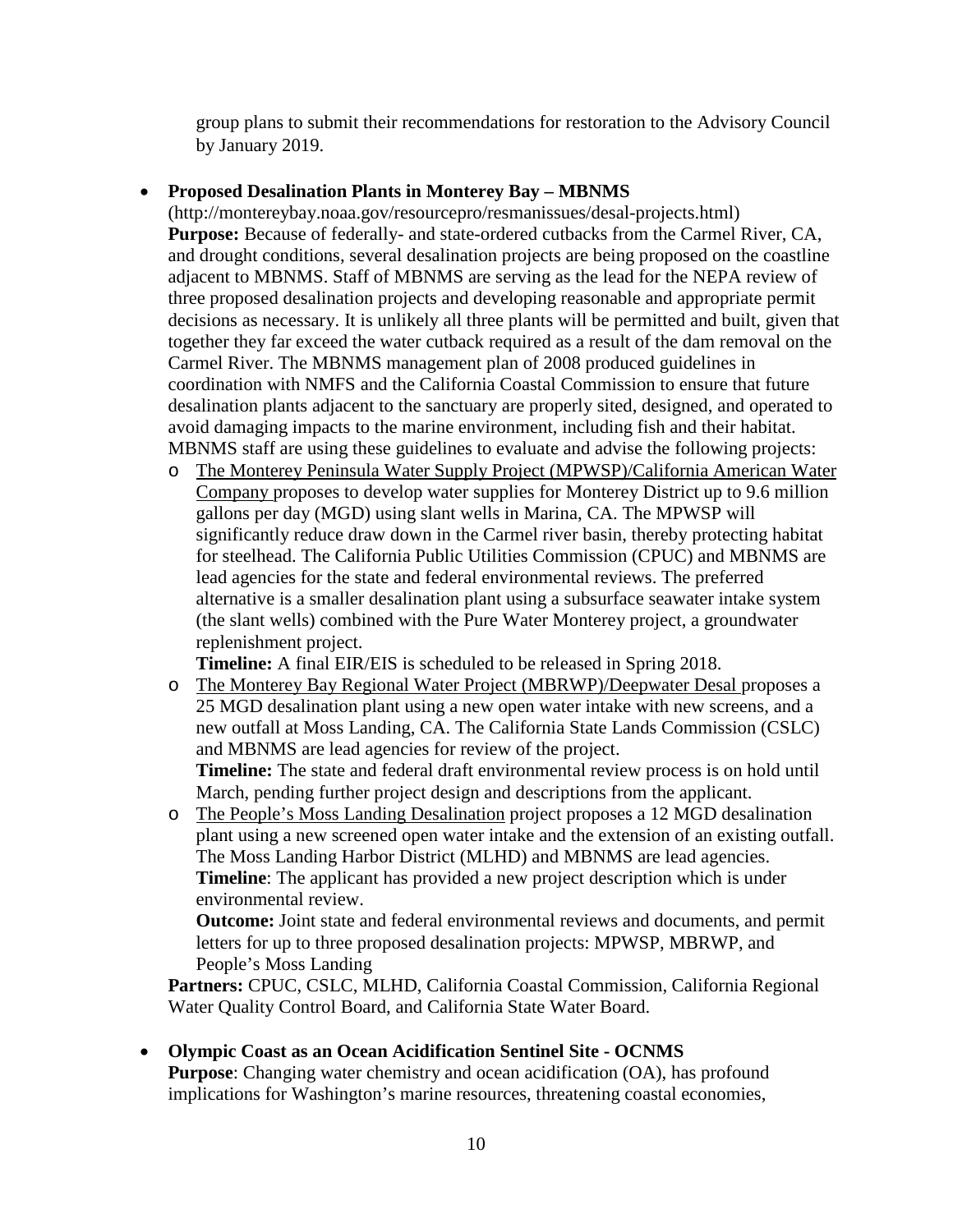communities and the quality of life. In 2016, the OCNMS Advisory Council's Climate Change Working Group identified a priority recommendation to "work with partners to propose to NOAA leadership that OCNMS be designated as a NOAA Sentinel Site for ocean acidification and/or sea level rise."

**Outcome**: In September 2016, OCNMS partnered with the NOAA Ocean Acidification Program to host an OA Sentinel Site workshop to explore this concept. The workshop brought together 45 resource managers, educators and leading experts from state, federal and tribal agencies and regional organizations to discuss habitat and species' vulnerability to ocean acidification; key functions, components and applications of a sentinel site; and an ocean acidification awareness campaign for specific audiences. Focusing on a coordinated strategy for science, education, awareness, public engagement, and resource management, a sentinel site will develop early warning capabilities regarding ocean acidification and help forecast impacts on marine resources of the Olympic Coast and inland waters.

As a direct result of the 2016 OA Sentinel Site Workshop, partners collaborated on two successful proposals funded by NOAA's Ocean Acidification Program: *The Olympic Coast as a Sentinel: An Integrated Social-Ecological Regional Vulnerability Assessment to Ocean Acidification*, and *Development of Ocean Acidification "pHyter" – Plankton Monitoring Tools & Curriculum*. Both of these proposals greatly enhance ocean acidification work along the Olympic coast and contribute to establishment of the OA Sentinel Site on the Olympic Coast. In addition, partners are collaborating to monitor chemical parameters of OA, assess biological responses to OA, research synergies between OA and other stressors, and expand education and outreach activities. **Timeline**: Ongoing.

**Partners:** NOAA's Ocean Acidification Program; NOAA's PMEL, Makah Tribe, Quileute Tribe, Hoh Tribe, Quinault Indian Nation; University of Washington's Ocean Acidification Center, OCNMS Advisory Council, Washington Department of Ecology, Washington Department of Natural Resources (WDNR), Washington Department of Fish and Wildlife (WDFW).

#### **HABITAT**

#### ● **Southern California Seafloor Mapping Initiative – CINMS**

**Purpose:** Place-based fisheries and coastal zone managers depend on fine scale bathymetry and habitat maps for an array of critical decisions including: navigational safety, disaster response, endangered species and fisheries management, conservation, research, energy development, and marine planning. Yet, in southern California nearly 90% of U.S. waters remain unmapped at an appropriate resolution. As of 2014, the unmapped area within CINMS was just over 50%, with the majority being characterized by single beam and lead line data from the 1930s. To address this critical information gap, offices across the NOAA family, together with other state and federal partners, are uniting and filling the void.

**Outcome:** Over 8,000 km<sup>2</sup> of seafloor mapping has occurred since 2014, producing high resolution seafloor bathymetry and backscatter data as well as derived products such as habitat maps, rugosity, and other measures of seafloor complexity. Within CINMS alone, over 80% of the sanctuary now has high-resolution multibeam bathymetry and backscatter coverage. The majority of areas surveyed prior to 2017 were in waters deeper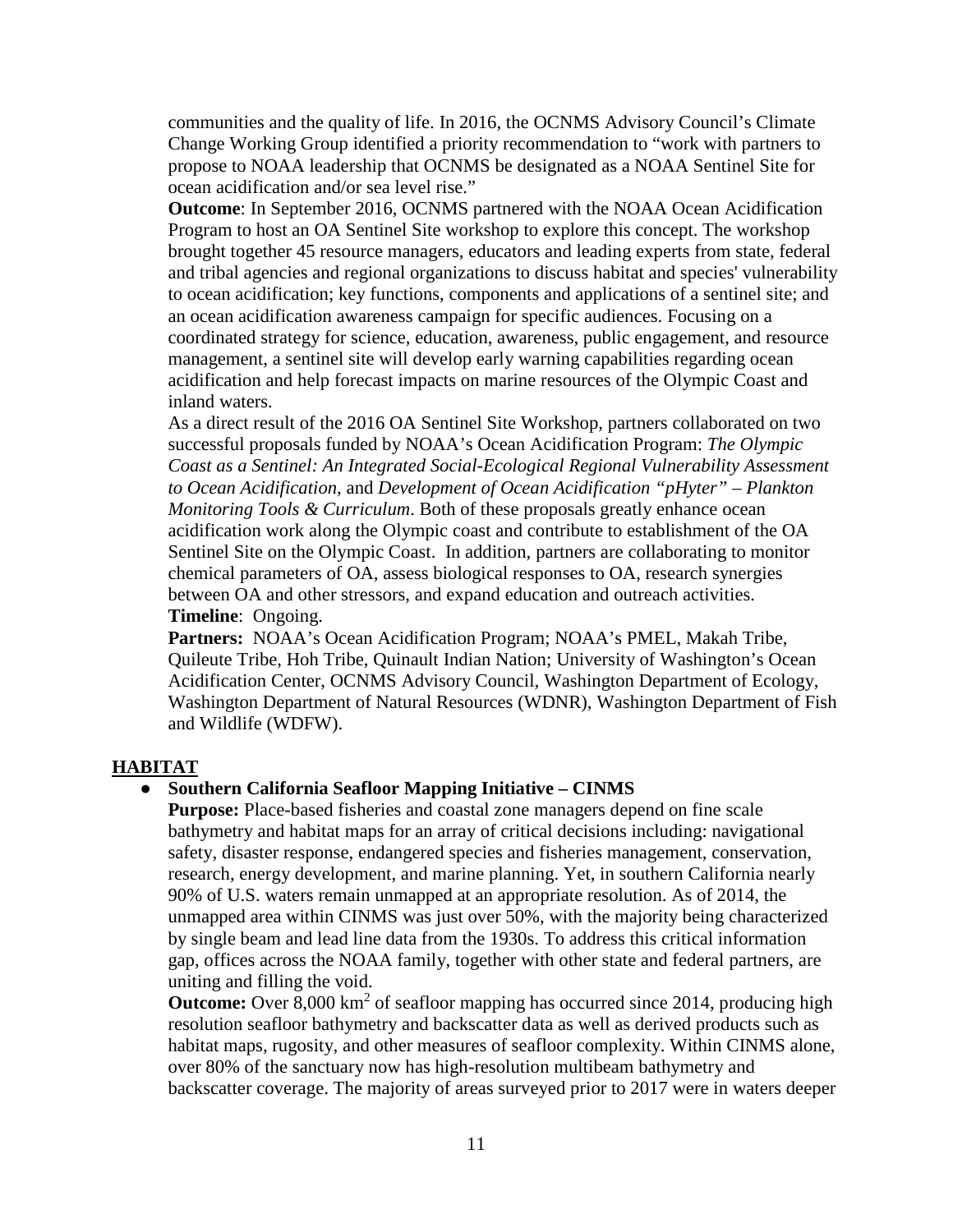than 30 meters. In 2017, with the use of survey launches provided by NOAA's Office of Coast Survey and Office of Marine and Aviation Operations, waters as shallow as 2 meters were surveyed including all waters around Anacapa and San Miguel Islands along with a portion of Santa Rosa Island. In 2018, CINMS hopes to again have a similar level of effort to map remaining shallow waters surrounding Santa Rosa and Santa Barbara Islands.

## **Timeline:** Ongoing.

Partners: Over 20 individuals representing 20 agencies, NGOs, and academic institutions have actively aided in the mapping effort to-date. Entities include the California OPC, BOEM, United States Geological Survey (USGS), multiple offices within NOAA, Southern California Coastal Ocean Observing System, The Nature Conservancy, Monterey Bay Aquarium Research Institute (MBARI), Channel Islands NPS, University of California, Santa Barbara, U.S. Navy, California State University Monterey Bay, CDFW, Ocean Exploration Trust, U.S. Army Corps of Engineers, and California Coastal Commission.

## • **Seafloor Mapping - GFNMS**

**(**https://farallones.noaa.gov/science/seafloor.html)

**Purpose:** Very little of the seafloor habitat off of northern California has been explored and even less is characterized using visual survey techniques, especially deep-water habitats. The goal of benthic characterization for 2017 was to increase mapping (bathymetry and substrate) data collection within GFNMS.

**Outcome:** In 2016, ONMS, the Ocean Exploration Trust, and NOAA's Office of Exploration and Research, using the E/V *Nautilus* collected 1,600 km<sup>2</sup> of multibeam data in the deeper portions of GFNMS at Arena Canyon, Farallon Escarpment and Pioneer Canyon. Visual surveys were conducted and specimens were collected from the areas. In 2017, an additional  $857 \text{ km}^2$  was also surveyed. Data are currently being prepared for inclusion in the NOAA National Center for Environmental Information. The two mapping efforts more than doubled the amount of GFNMS seafloor mapped with a modern multibeam echosounder. Several publications are anticipated in the next few months that review the taxonomy of two new species of sponges collected in 2016, and update the description and range expansion of another sponge species.

**Timeline:** GFNMS has prioritized for 2018 - 2020 multibeam surveys of areas where habitat characterization is data-poor, including Point Arena Biogenic Area North, Point Arena Biogenic Area South, The Football, Point Reyes Region west of state waters, Fanny Shoal-Rittenberg Bank-Cochrane Bank, Farallon Escarpment, Pioneer Canyon, and areas near the shelf break.

**Partners:** NOAA Deep Sea Coral Research and Technology Program (DSCRTP), NOAA's National Centers for Coastal Ocean Science (NCCOS), USGS, CBNMS, California Academy of Sciences, NOAA's Office of Exploration and Research, and Ocean Exploration Trust**.**

#### • **Seafloor Mapping and Habitat Characterization - OCNMS**

**Purpose:** OCNMS has been working with the state of Washington and other stakeholders to develop seafloor characterization products to help inform sanctuary management, marine spatial planning efforts and other ocean management issues. In 2017, OCNMS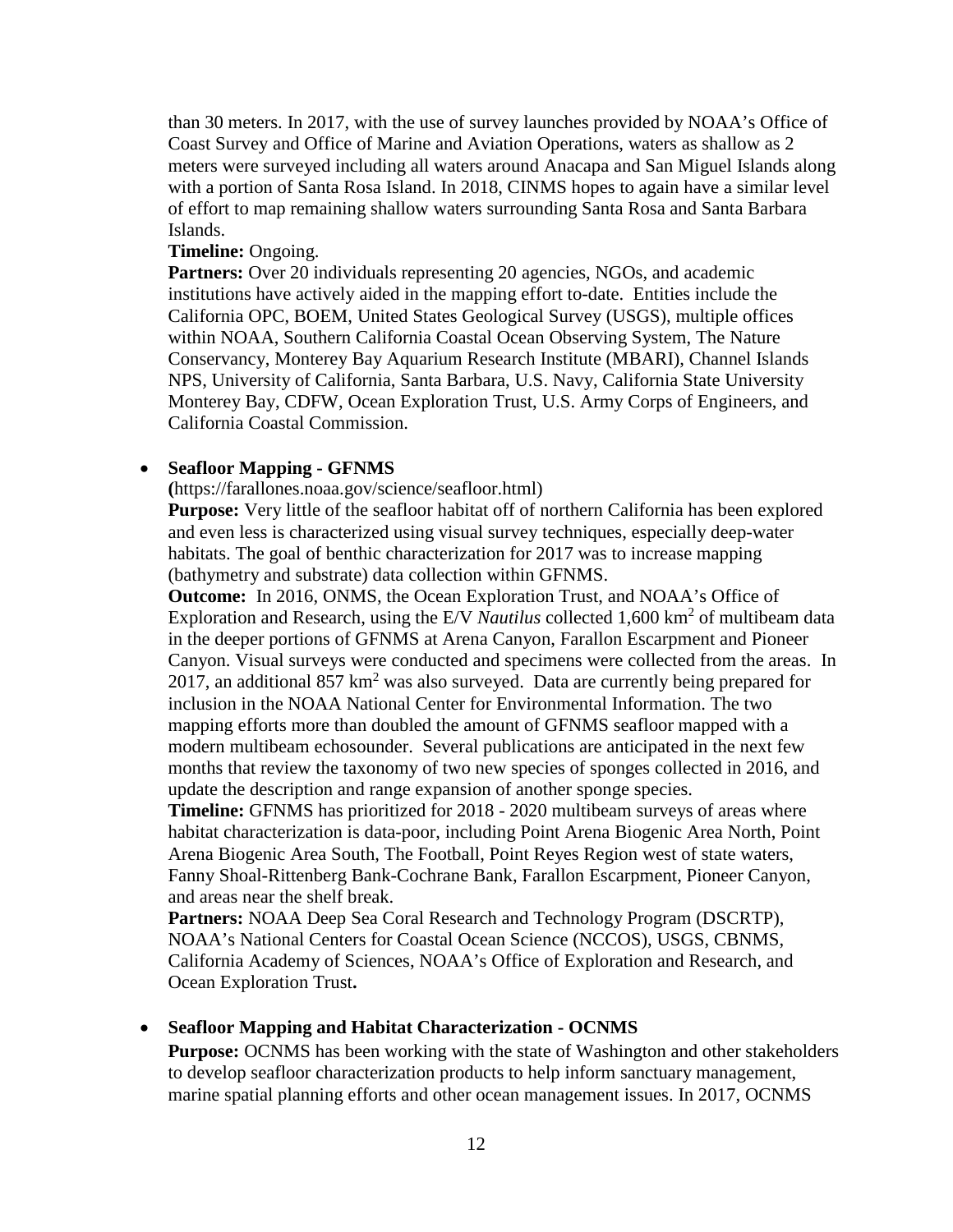mapped priority areas that were identified during a 2015 multi-agency prioritization workshop, which included the state of Washington and NOAA's NCCOS. Approximately 2,531  $km^2$  of new seafloor data was collected, mostly within offshore priority areas. A second workshop to identify the next 'tier' of offshore mapping priorities and to refine the nearshore priority areas is planned for March 6, 2018 in Tacoma, WA. OCNMS staff are also pursuing support to add new data to the Washington State Seafloor Atlas, [\(http://olympiccoast.noaa.gov/science/habitatmapping/](http://olympiccoast.noaa.gov/science/habitatmapping/%20habitatmapping.html)  [habitatmapping.html\)](http://olympiccoast.noaa.gov/science/habitatmapping/%20habitatmapping.html), a collection of map products derived from the integration of 35 multibeam and sidescan sonar surveys conducted 2000 to 2013.

**Outcome:** Over the past two years, OCNMS has utilized a variety of mapping platforms, including the NOAA Ship *Rainier* and the E/V *Nautilus,* to collect high priority seafloor data in and adjacent to the sanctuary. Recent surveys gathered swath bathymetry, acoustic backscatter, and in some cases water column data, to help inform marine resource management. As resources become available, OCNMS will integrate the newly collected seafloor habitat data into the Washington State Seafloor Atlas.

**Timeline:** Ongoing. OCNMS continues to make incremental progress towards highresolution mapping of the seafloor within the sanctuary and has joined forces with Washington State and other key entities to promote future advancements in regional seafloor mapping efforts.

**Partners:** Makah Tribe, Quileute Tribe, Hoh Tribe, Quinault Indian Nation, Washington Department of Ecology, WDNR, NOAA's NCCOS, NOAA's Integrated Ocean and Coastal Mapping, WDFW, NMFS, University of Washington, Oregon State University (OSU), NOAA's Coast Survey, Ocean Exploration Trust.

#### • **Eelgrass Habitat Characterization of Tomales Bay - GFNMS**

**Purpose:** Eelgrass provides important habitat for numerous fish, birds, invertebrates and other organisms in Tomales Bay, and provides ecosystem services such as trapping of sediments and nutrients and preventing shoreline erosion by buffering the impacts of wave energy and storms. A comprehensive sidescan sonar survey of eelgrass was conducted in Tomales Bay in 2017. Previous eelgrass surveys were sporadic and only conducted via overflight, which limits knowledge of the extent of eelgrass beds, especially in deeper waters with high turbidity. The new surveys serve to inform impacts from coastal and shoreline activities to eelgrass (e.g. moorings) and a number of research projects underway related to eelgrass/aquaculture interactions. Eelgrass is also Essential Fish Habitat (EFH) for groundfish and has various other federal, state and local protections and designations. The need for spatial planning by the nine agencies that manage Tomales Bay is critical, and eelgrass habitat is a main driver during decision making. Requests for information on the extent of the beds is consistent and ongoing. **Outcome:** In the Fall of 2017 the extent of eelgrass beds was mapped. ArcGIS products of the extent of eelgrass bed are being developed in 2018. GFNMS staff are currently building partnerships with state and local agencies to jointly fund consistent bay-wide eelgrass habitat characterizations.

**Timeline** GIS maps of eelgrass extent with an associated report are planned for release March 2018. Additional baseline surveys are planned for 2020, funding pending.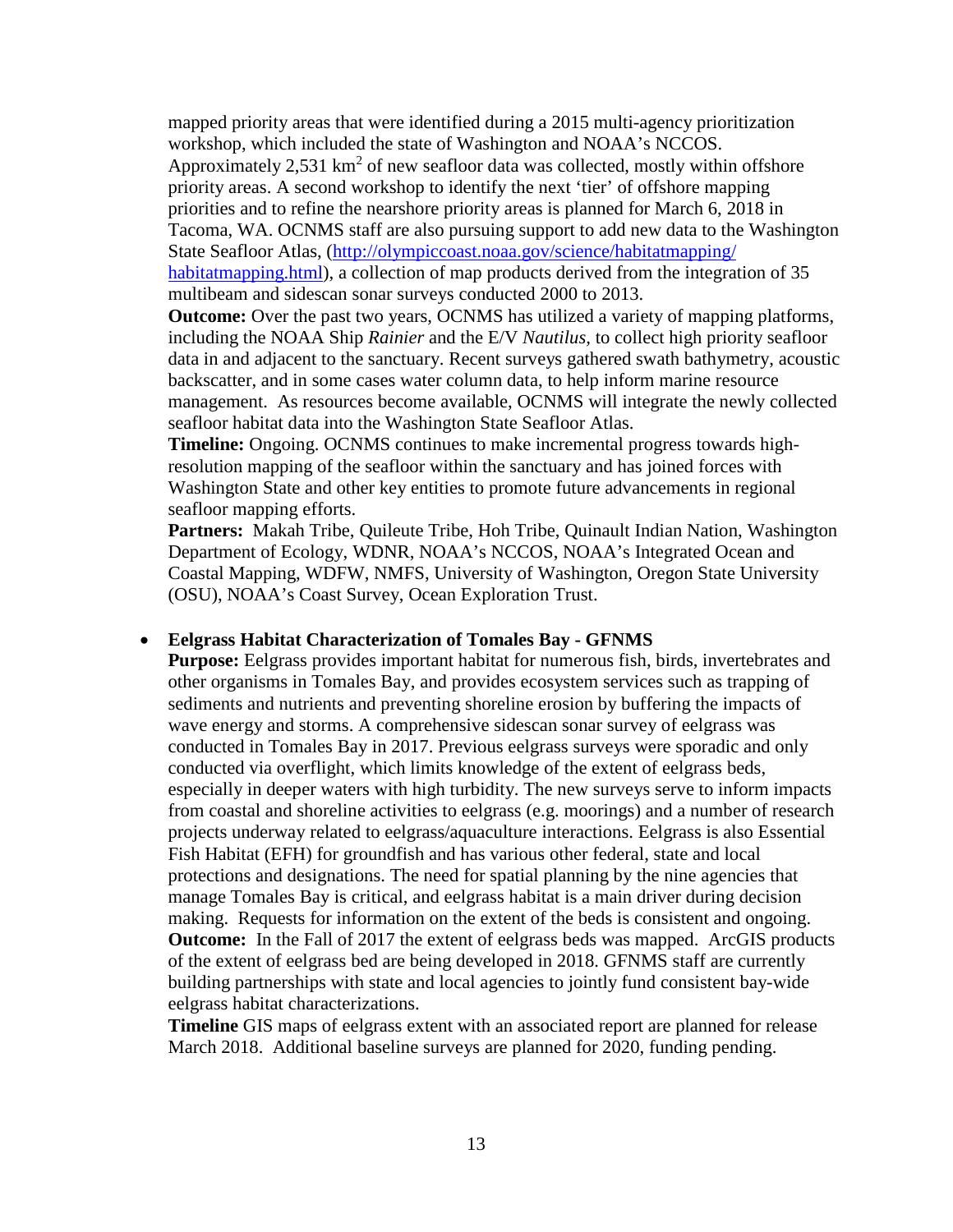**Partners:** The Tomales Bay Interagency Committee led by GFNMS is currently comprised of nine federal, state and local agencies including CDFW, State Parks and the County of Marin.

### • **Benthic Monitoring - CBNMS**

**Purpose:** The goals of the CBNMS benthic science program are to characterize habitats and monitor them over time to provide information to support management. This includes exploring areas that have never been surveyed, such as areas in Bodega Canyon and deep slope areas that were added to the sanctuary in 2015, and systematically surveying areas that have prior data so that trends can be determined over time. In 2017 CBNMS completed two significant benthic habitat surveys related to these goals and made progress towards implementation of a new long term benthic monitoring plan. **Outcome:** In 2017, CBNMS completed two benthic surveys. The first was on the E/V *Nautilus* August 6-13, 2017. CBNMS staff members, along with scientists from GFNMS, California Academy of Sciences, and UC Davis used the remotely operated vehicle (ROV) *Hercules* to survey the biological communities and environmental conditions at depths from 270 to 740 meters, deeper than any previous surveys in CBNMS and in areas of the expanded sanctuary that had never been surveyed. Scientists completed six dives and collected 76 hours of seafloor video. Over 230 samples were collected including biological specimens, sediment, and water. Significant observations were of at 16 new coral records for CBNMS, including the first records of black and bamboo corals in the sanctuary; new species observations of sponges, sea cucumbers, anemones, and fish; and information about habitat and environmental conditions. The cruise significantly expanded the information about deep habitat in CBNMS, and opens up new topics for future research and outreach. All the ROV dives were broadcast on Nautiluslive.org allowing people around the world to see the research in CBNMS in real-time. The second survey was August 20-28, 2017 on the sanctuary R/V *Fulmar* and used the sanctuary owned ROV to survey Cordell Bank at depths between 70-120 meters. The goal was to conduct quantitative surveys of benthic habitat and monitor change over time. The team completed 14 transects over 5 days of diving. A new high definition video camera on the ROV allowed scientists to see new details of the organisms and communities on the bank. The science team included personnel from CBNMS, University of North Carolina Wilmington, UC Davis, and Humboldt State University.

**Timeline:** Image analysis is currently underway and a preliminary report for the Cordell Bank survey is expected in late 2018. A report of the E/V *Nautilus* cruise is expected in 2019. Specimen and physical sample analysis is underway.

**Partners:** GFNMS, Ocean Exploration Trust, California Academy of Sciences, Bodega Marine Lab.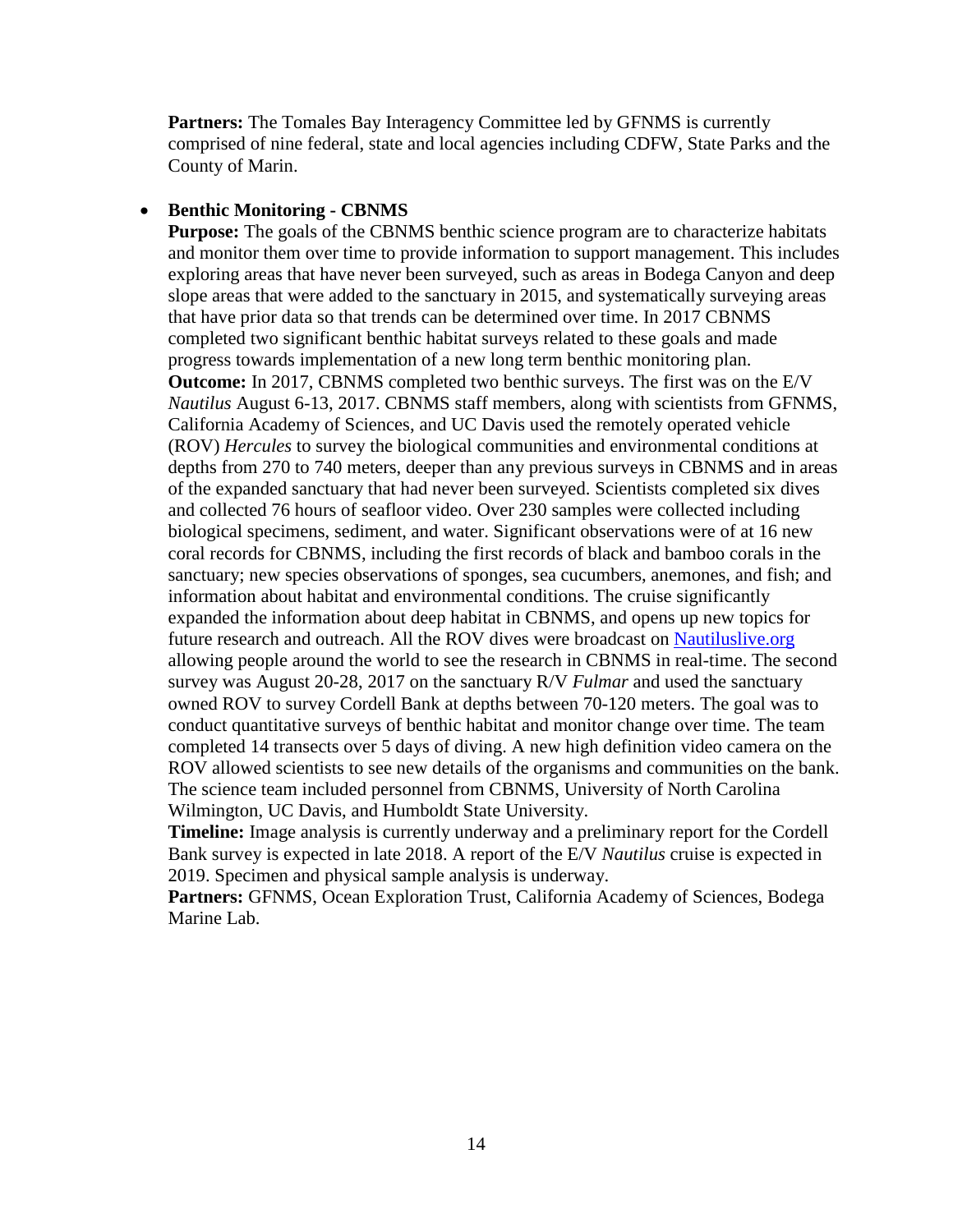

Photo credit: CBNMS / An invertebrate and fish community at Cordell Bank from the ROV survey in 2017.

• **A Joint Habitat Framework for Washington's Outer Coast - OCNMS Purpose:** In 2015, the Olympic Coast Intergovernmental Policy Council (IPC), composed of the Makah Tribe, Quileute Tribe, Hoh Tribe, Quinault Indian Nation, the State of Washington, and OCNMS, agreed to work together on an initiative to create a common spatial framework for seafloor habitats found off Washington's Pacific coast. Known as the 'Habitat Framework', the project was led by the Northwest Indian Fisheries Commission with substantial support from OCNMS and NatureServe. The work was undertaken to create a common base of information about the seafloor in a GIS-based format that would help enhance collaborations among IPC members and reduce potential conflicts during sensitive consultations, such as with the designation or modification of EFH or other spatial management techniques. The Habitat Framework, is the largest application to date for NOAA's Coastal Marine Ecological Classification System (CMECS) and addresses two of the four major components of the CMECS classification system. The four CMEC components are water column (oceanography), geoform (seafloor geomorphology), substrate, and biotic (benthic and pelagic assemblages).

**Outcomes** In 2017, the team completed two components of CMECS classification system: seafloor geomorphology and substrate type. Coastal treaty tribes and the Northwest Indian Fisheries Commission are evaluating options for developing additional classifications for oceanography and biotic data. The Habitat Framework was made publicly available in late 2017, and a story map on the subject can be found at: [https://nwifc.maps.arcgis.com/apps/Cascade/index.html?appid=8ee7967fbb5f43948a803](https://nwifc.maps.arcgis.com/apps/Cascade/index.html?appid=8ee7967fbb5f43948a803438b07938b8) [438b07938b8.](https://nwifc.maps.arcgis.com/apps/Cascade/index.html?appid=8ee7967fbb5f43948a803438b07938b8)

**Timeline:** Ongoing. Habitat Framework products for two of the four components of CMECS are presently available for use.

**Partners:** Northwest Indian Fisheries Commission, Makah Tribe, Quileute Tribe, Hoh Tribe, Quinault Indian Nation, Washington Department of Fish and Wildlife, and NMFS.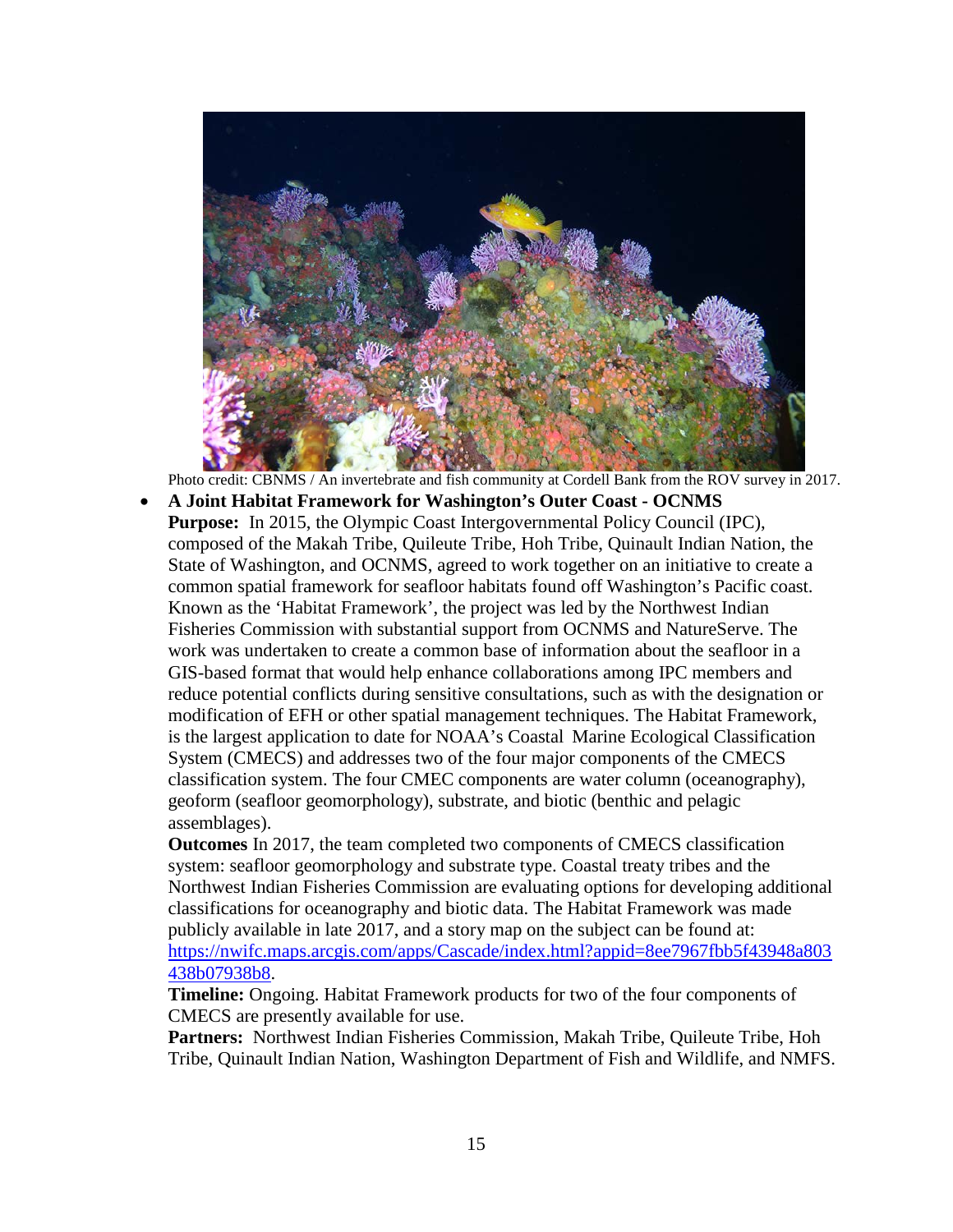

Mapped seafloor sediments and geomorphology around Cape Flattery and Tatoosh Island, WA

• **Groundfish EFH and Rockfish Conservation Areas (RCAs) Modifications Purpose**: A central objective of national marine sanctuaries is resource protection, including protection of biodiversity and ecosystem health. As such, protecting groundfish EFH and RCAs from adverse impacts from fishing is aligned with sanctuary goals. The five west coast sanctuaries work diligently to characterize the status of benthic habitat in national marine sanctuaries (see recent findings in this report), including the status of EFH. Newly collected benthic habitat data, since the implementation of groundfish EFH in 2006, formed in part the basis of proposals submitted to the Council in 2013 to modify groundfish EFH. The collaborative sanctuary proposals submitted by MBNMS, GFNMS and OCNMS (subsequently withdrawn), sought to identify and protect sensitive biogenic habitat from trawl gear impacts and also to identify and re-open and return areas of soft bottom habitat that are valuable historical fishing grounds to the bottom trawl fleet. The west coast national marine sanctuaries and the WCRO have a strong interest in seeing the Council's process to update and modify groundfish EFH finalized and stand ready to assist NMFS and the Council where needed.

## • **NOAA's Deep Sea Coral Research and Technology Program Funding Returns to the West Coast**

**Purpose:** NOAA's Deep Sea Coral Research and Technology Program (DSCRTP) rotates their funding to regions around the country every 3-4 years. Funding returns to the west coast 2018-2020, with 2018 marked as a planning year. NWFSC and ONMS staff are coordinating to convene a workshop in 2018 to determine research priorities for the anticipated \$2M that may be made available for deep sea coral and sponge research over the following two fiscal years. Through this work, ONMS and partners hope to develop a better understanding of the abundance and distribution of deep sea coral and sponge communities, which are important zones of life that have persisted for hundreds or even thousands of years. The results of the west coast research on deep sea corals are expected to inform marine resource management at tribal, state, and federal levels.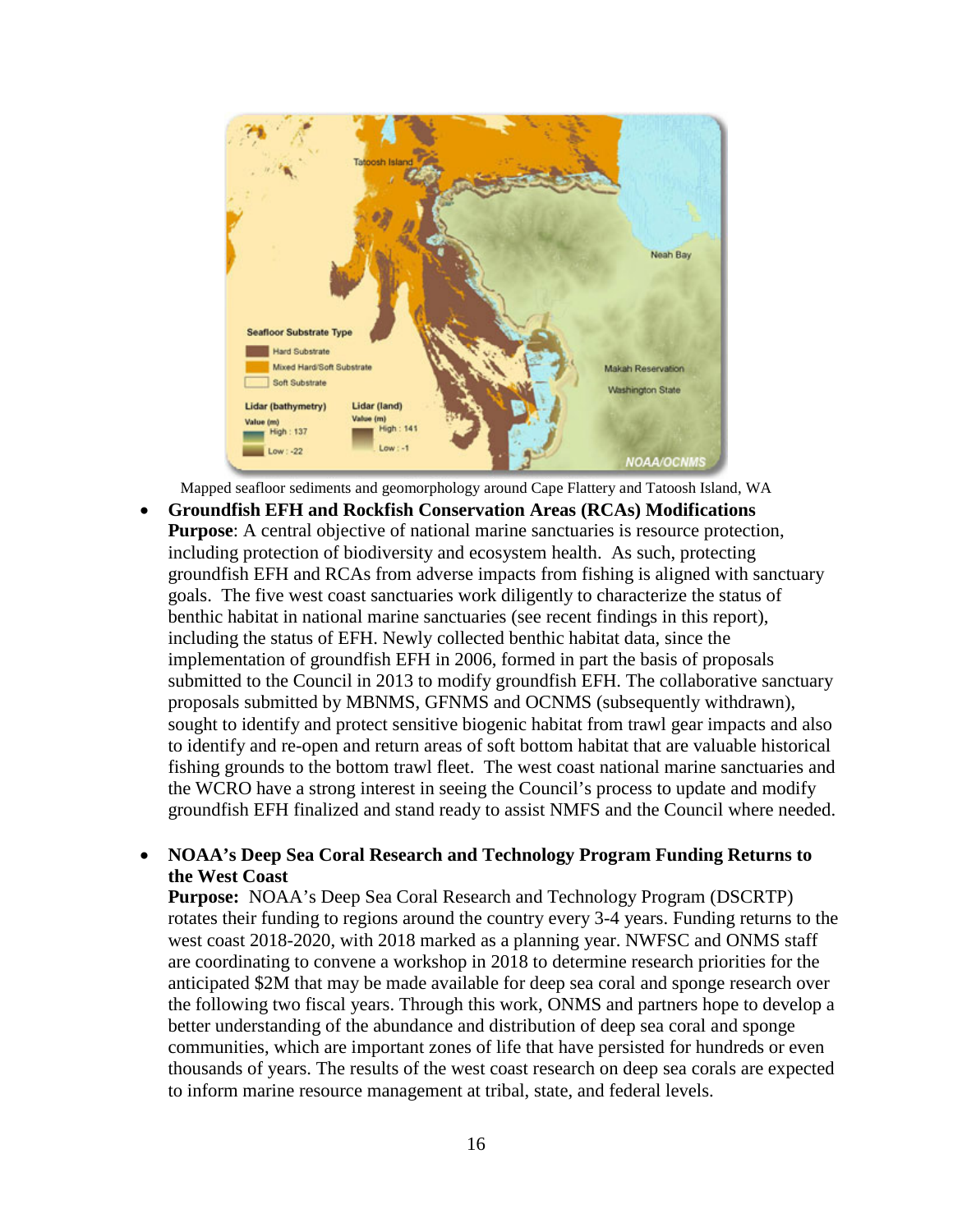**Outcome**: Planning for this effort in FY18 brings together NOAA staff from multiple line offices in support of deep sea coral research along the west coast. The process will strengthen professional relationships while making progress towards a more complete collective understanding of the distribution of critical deep sea habitats and the long-lived organisms that inhabit them. This in turn supports better ecosystem-based management of living marine resources found within sanctuaries.

**Timeline**: During the first year (FY18), funding for the DSCRTP campaign is focused on planning and coordination, in advance of more significant funding for actual research activities in FY19 and FY20. Likewise, FY21 is expected to be a year of ramping down of activities and wrap-up of projects.

**Partners:** NOAA's DSCRTP, NMFS, ONMS, NCCOS, and NGOs

# **RESEARCH AND MONITORING**

## • **Restoration of Black Abalone – MBNMS**

(https://www.fisheries.noaa.gov/species/black-abalone)

**Purpose:** Black abalone (*H. cracherodii*) used to be the most abundant large marine mollusk on the west coast of the North America. Sadly, the population has decreased significantly due to overfishing and the subsequent outbreak of a devastating disease (withering syndrome) and is now locally extinct in most locations south of Point Conception, California. They are listed as endangered under ESA. NMFS and partners are developing a recovery plan as mandated by the ESA. The plan includes on-going monitoring of extant populations, disease and genetic research, and responses to threats such as oil spills and landslides.

The Mud Creek landslide, which occurred on May 20, 2017, re-shaped the California coastline with new slide material extending 600 feet out into the ocean, creating 15 acres of new land. This section of Highway 1 now lies under rock and dirt, spanning 1,700 feet of highway. In total, about 75 acres of land were displaced, including the 15 acres out to sea; that's 2.4 million yards of slide debris weighing approximately 4.2 million tons. The slide is currently still active and access is restricted. Sediment from the slide continues to erode into the ocean, and there is a tremendous amount of sediment in the subtidal. This sediment is moving both up and down the coast line, converting black abalone critical habitat into brand new, dark sand beaches, devoid of any of the pre-existing marine life. Black abalone have been and continue to be buried as the sand continues it spread from the landslide.

**Outcome:** A strong partnership between NMFS and ONMS in the rescue and translocation of black abalone from the Mud Creek slide to a state MPA at Piedras Blancas, 16 miles south.

**Timeline**: Ongoing. Field surveys occurring at least monthly, weather permitting. **Partners**: Lead partners include the NMFS West Coast Region and Protected Resources Division, SWFSC, CDFW, USGS, UC Santa Cruz, CalTrans, Piedras Blancas Light Station, Cayucos Abalone Farm, and Tenera Environmental.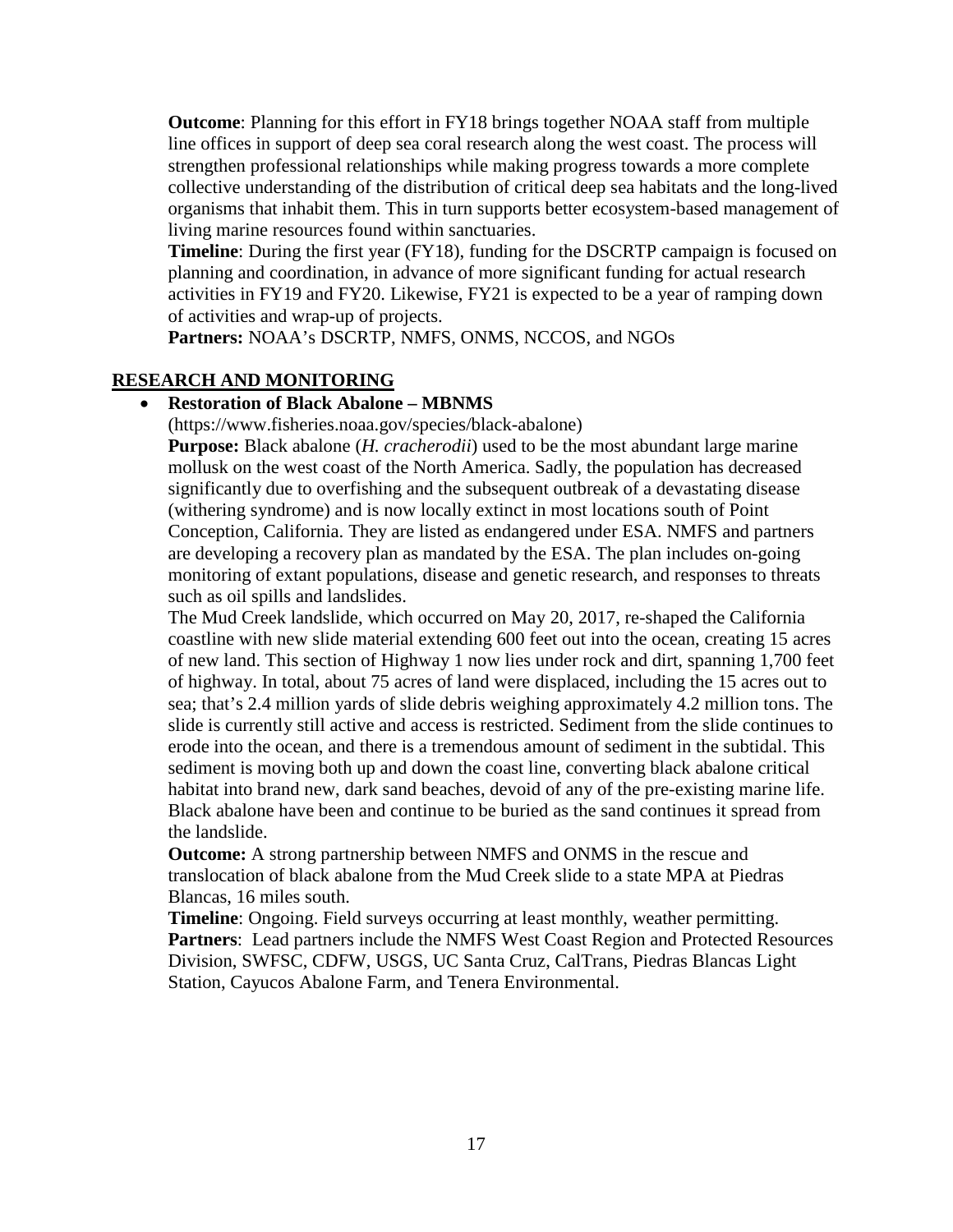

Photo credit: Steve Lonhart/MBNMS / Black abalone relocation.

#### ● **Restoration of White Abalone – CINMS**

(http://www.fisheries.noaa.gov/pr/species/Species%20in%20the%20Spotlight/white\_abal one\_spotlight\_species\_5-year\_action\_plan\_final.pdf)

**Purpose:** CINMS staff are working with NMFS and others to help locate living white abalone (*H. sorenseni*) in and around CINMS. Surveys previously conducted in southern California show that at least a 99% reduction in white abalone density has occurred since the 1970s. Once occurring in numbers as high as  $1/m<sup>2</sup>$  of suitable habitat, recent surveys show that densities average  $1/\text{hectare}$  (10,000 m<sup>2</sup>) in the Channel Islands off southern California. The marine habitat surrounding the Channel Islands may support endangered white abalone and could serve as suitable habitat for restoration efforts. CINMS staff have been supporting field-operations aboard the sanctuary vessel R/V *Shearwater* to conduct dive trips to survey for white abalone.

**Outcome:** A strong partnership between NMFS and ONMS, and ultimately the discovery of living white abalone in the wild, within areas that could serve as suitable habitat for restoration of this species. Based on CINMS plans for 2018, specific outcomes expected include: more engaged and involved recreational dive communities helping to spot white abalone around the Channel Islands; continued collection of additional high-resolution seafloor mapping data that can be provided to partners to help identify potentially suitable white abalone habitat; and potential use of the sanctuary's research vessel in support of additional survey efforts with a particular focus on areas near Santa Barbara Island.

**Timeline**: Ongoing. 2018 field season vessel operations and diving to be scheduled soon. Diver community outreach and seafloor mapping activities is scheduled throughout 2018. **Partners**: Lead partners are NMFS WCR and Southwest Fisheries Science Center (SWFSC), U.S. Navy, and CDFW. CINMS is a supporting partner, providing on-water support and working in coordination with ONMS WCR. As outreach programs develop,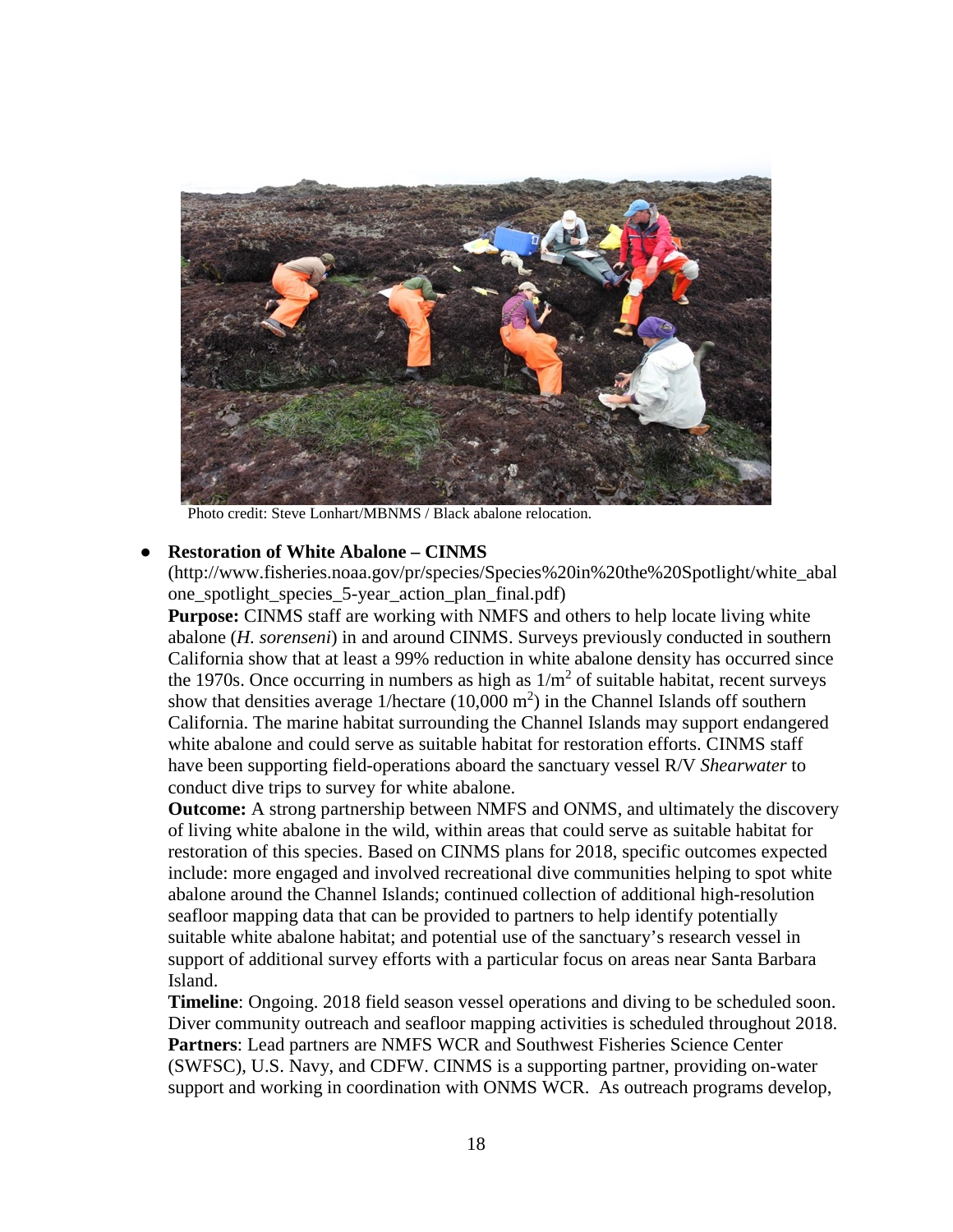divers expected to be approached will be from dive clubs, dive operation vessels, and possibly commercial dive fisheries.

# • **Characterization of Davidson Seamount - MBNMS**

**Purpose**: The area surrounding the Davidson Seamount was added to MBNMS in 2009. It is a unique and special place within U.S. west coast waters. The seamount has not been frequently surveyed for marine mammals and seabirds, and it is critical to regularly survey these waters to better understand the use patterns by marine mammals and seabirds in this biological "hot spot." Understanding prey availability (krill and fishes) in temporal association with marine mammal and seabird presence is the next step in correlating seamount affects with prey and predator presence. MBNMS will be conducting a 10-day research cruise aboard the FSV *Shimada* in July 2018 to conduct marine mammal and seabird surveys, and correlate observations with simultaneous echosounder surveys for krill and mid-water fishes. MBNMS will be working with NMFS scientists to establish effective protocols. Additional research during the cruise will include microplastic trawl surveys and conductivity-temperature-depth (CTD) profiles.

**Timeline:** Project instructions are currently under development with final instructions available in May. The FSV *Shimada* will leave port from San Francisco on July 15 and return July 24.

**Partners:** NMFS, Save the Earth, Point Blue, Moss Landing Marine Laboratories, California State University Monterey Bay, UC Santa Cruz.

# • **Applied California Current Ecosystem Studies (ACCESS) – CBNMS, GFNMS, and MBNMS (**accessoceans.org)

**Purpose:** ACCESS is a long term research and monitoring project that examines coastal and pelagic ecosystem health and processes in north-central California national marine sanctuaries. Scientists collect data on oceanographic conditions, prey availability, and distribution and abundance of predators. The project aims to understand changes in the ecosystem from stressors like climate change and includes components to understand ocean acidification conditions and impacts to biological resources from climate change induced physical changes.

**Outcome:** This project contributes to a regional characterization and monitoring of the physical and biological components of the pelagic ecosystems of northern MBNMS, CBNMS and GFNMS. Data is used to relate the spatial patterns of bird and marine mammal distribution with oceanographic and prey patterns and to understand seasonal and interannual changes in the pelagic ecosystem. The information is used in management decisions by NOAA and other regulatory agencies to protect resources in the sanctuaries.

**Timeline:** Cruises to collect data for the project typically occur three or four times a year from spring through fall to capture the oceanographic seasons and have been conducted since  $2004$ ;  $2018$  will be the  $15<sup>th</sup>$  year of surveys. Annual summaries are available at accessoceans.org.

**Partners:** CBNMS, GFNMS, and Point Blue Conservation Science. Collaborators: Bodega Marine Lab, San Francisco State University, California Department of Public Health.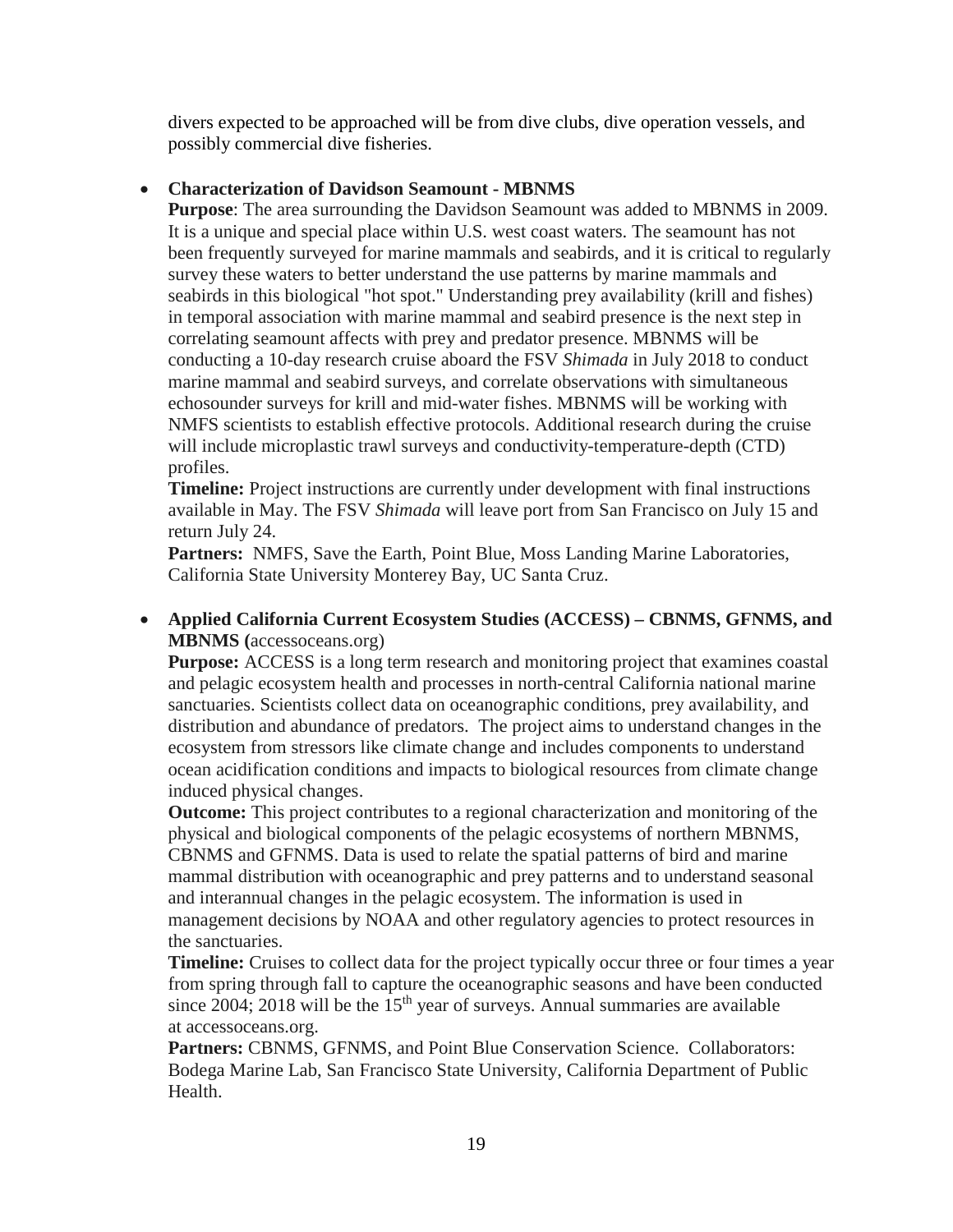# • **Hypoxia Monitoring – CBNMS**

[\(https://nmscordellbank.blob.core.windows.net/cordellbank](https://nmscordellbank.blob.core.windows.net/cordellbank-)prod/media/archive/science/hypoxia\_052417.pdf)

**Purpose:** CBNMS is partnering with scientists from UC Davis Bodega Marine Lab to monitor oxygen conditions in the sanctuary. Oxygen conditions have been changing along the west coast and hypoxic conditions have the potential to have significant impacts to the CBNMS ecosystem. Scientists and managers need to assess the presence of hypoxic conditions in CBNMS, understand the drivers, and evaluate how this may impact the ecosystem.

**Outcome:** Since 2014 two moorings monitoring temperature and dissolved oxygen have been deployed at Cordell Bank. In 2017 a salinity sensor was added and an overwinter deployment is currently in place. Data show variability in oxygen conditions correlated with upwelling and relaxation events. A UC Davis graduate student plans to produce a manuscript using the CBNMS mooring data.

**Timeline:** Manuscript completion date: possibly 2020. **Partners:** UC Davis Bodega Marine Lab

# • **Acoustic Research - OCNMS**

**Purpose**: September 2017 marked the recovery of Noise Reference Station #03 (NRS03) from its second 2-year deployment near OCNMS, and scientists are looking forward to the availability of up to 3.5 years of baseline acoustic data from this site, which sits just outside the sanctuary's western boundary. NRS03 is part of a network of 12 listening stations managed collaboratively by NOAA's PMEL and partners over the past decade in an effort to collect baseline data on the nation's underwater sound environment. Four listening stations are currently within national marine sanctuaries: Olympic Coast, Cordell Bank, Channel Islands and Stellwagen Bank. Data collected from the sanctuary Noise Reference Stations is the subject of doctoral research by Samara Haver, a NOAA Nancy Foster Scholar at OSU. The doctoral research supports acoustic research in OCNMS and CBNMS, including a new multi-year study with the US Navy that will be getting underway in 2018. The new project involves placement of up to four listening stations in OCNMS and deployment of specialized gliders to complement data from the stationary receivers. Thanks to a recently-completed inventory of acoustically-active animals found in OCNMS, the project will address a variety of ecologically- and economically-important sonic species, including fish and invertebrates in addition to marine mammals.

**Outcome:** Understanding the sanctuary's acoustic environment helps OCNMS manage potential impacts to affected species and builds capacity for further investigation related to this emerging topic.

**Timeline:** Data collected by NRS03 are expected shortly and will likely be used to support FY18 planning and deployment of listening equipment at up to 4 locations within OCNMS.

**Partners**: US Navy, OSU, NOAA's PMEL and coastal tribes.